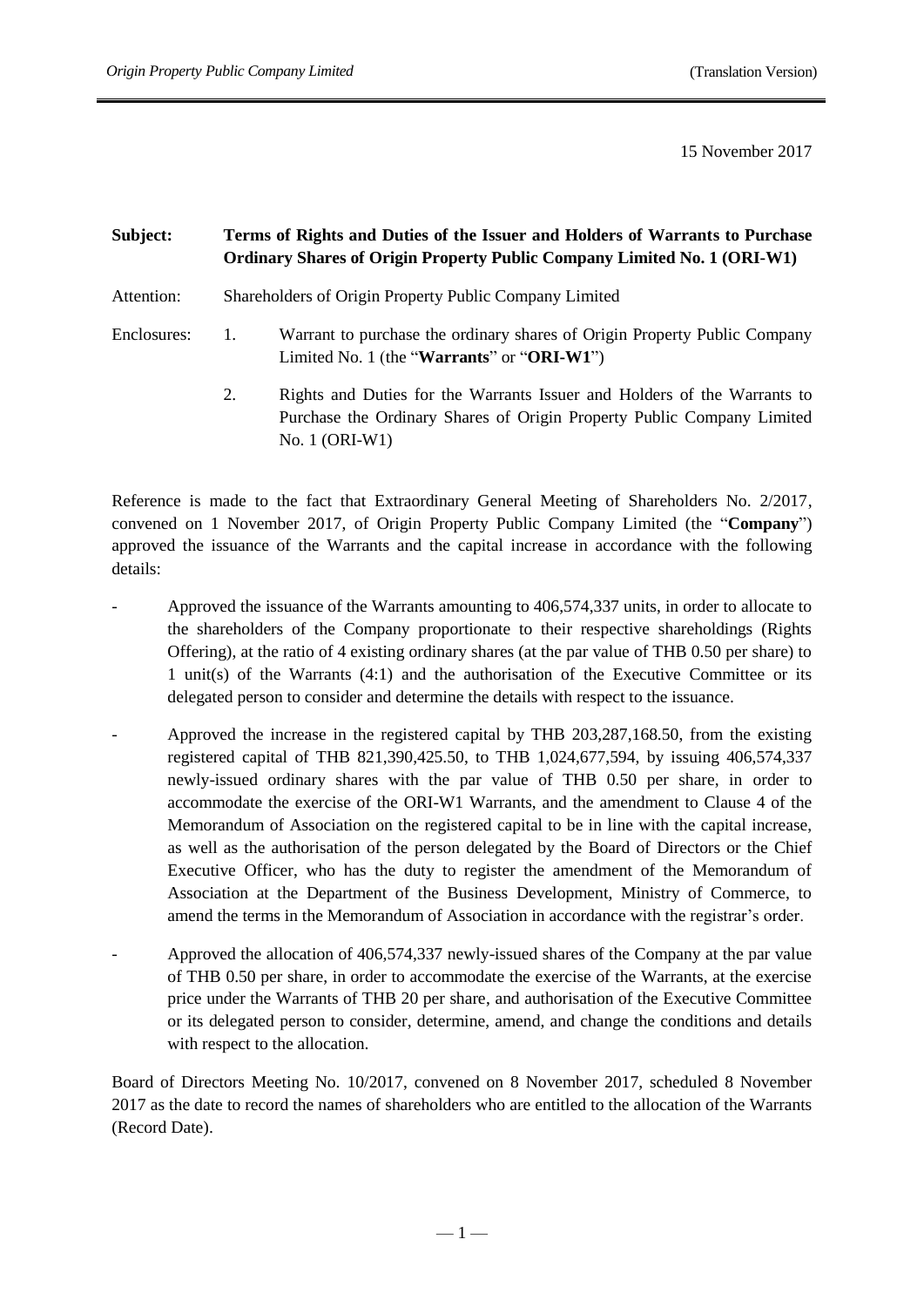In this regard, the Company would like to inform you of your entitlement to subscribe and be allocated the Warrants (Enclosure 1) with the details of such Warrants as stated in the Rights and Duties for the Warrants Issuer and Holders of the Warrants to Purchase the Ordinary Shares of Origin Property Public Company Limited No. 1 (ORI-W1) (Enclosure 2)

Please be informed accordingly

Sincerely yours,

Mr. Peerapong Jaroon-ek Director and Chief Executive Officer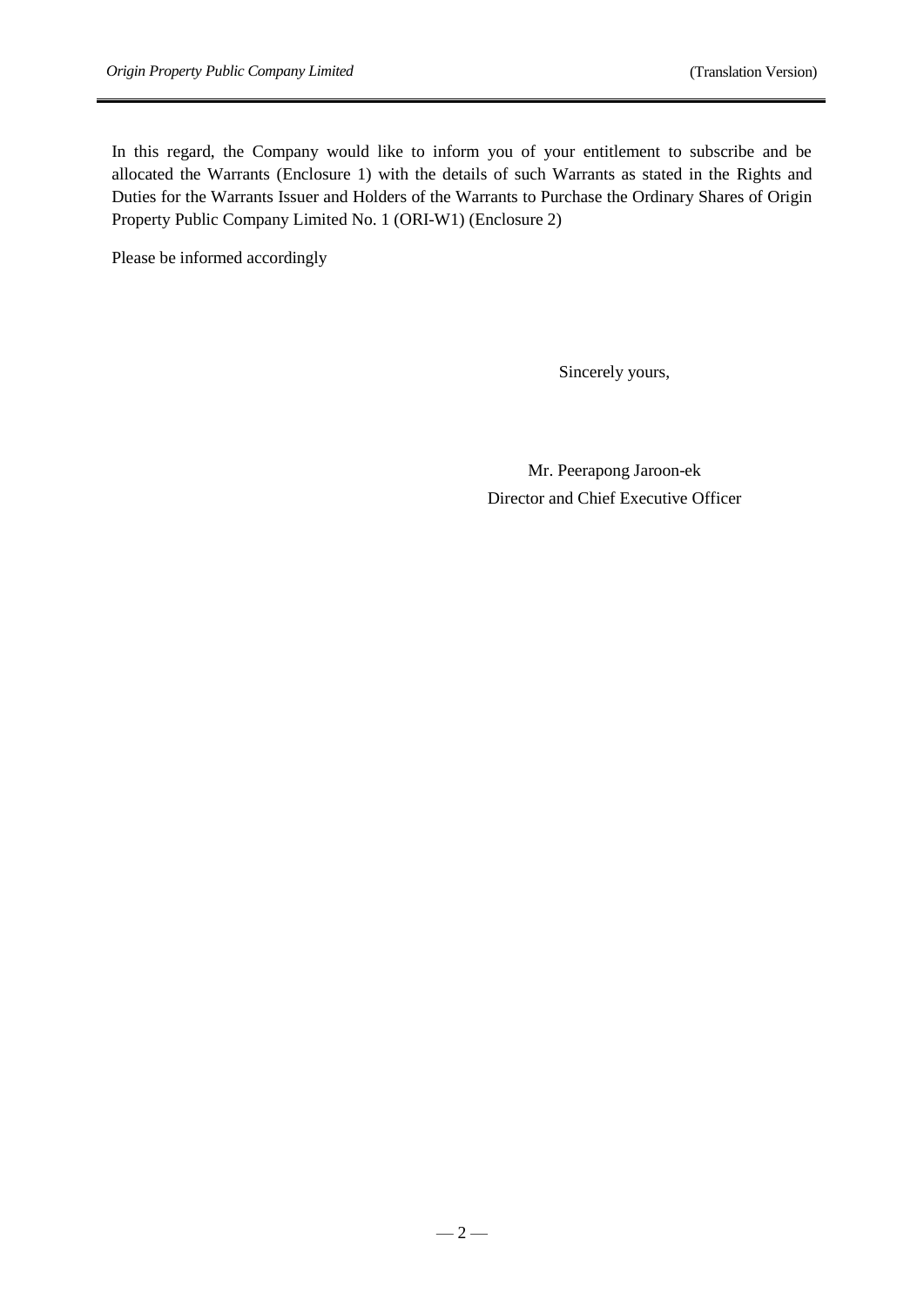### **Enclosure 2**

**Rights and Duties for the Warrants Issuer and Holders of the Warrants to Purchase the Ordinary Shares of Origin Property Public Company Limited No. 1 (ORI-W1) 15 November 2017**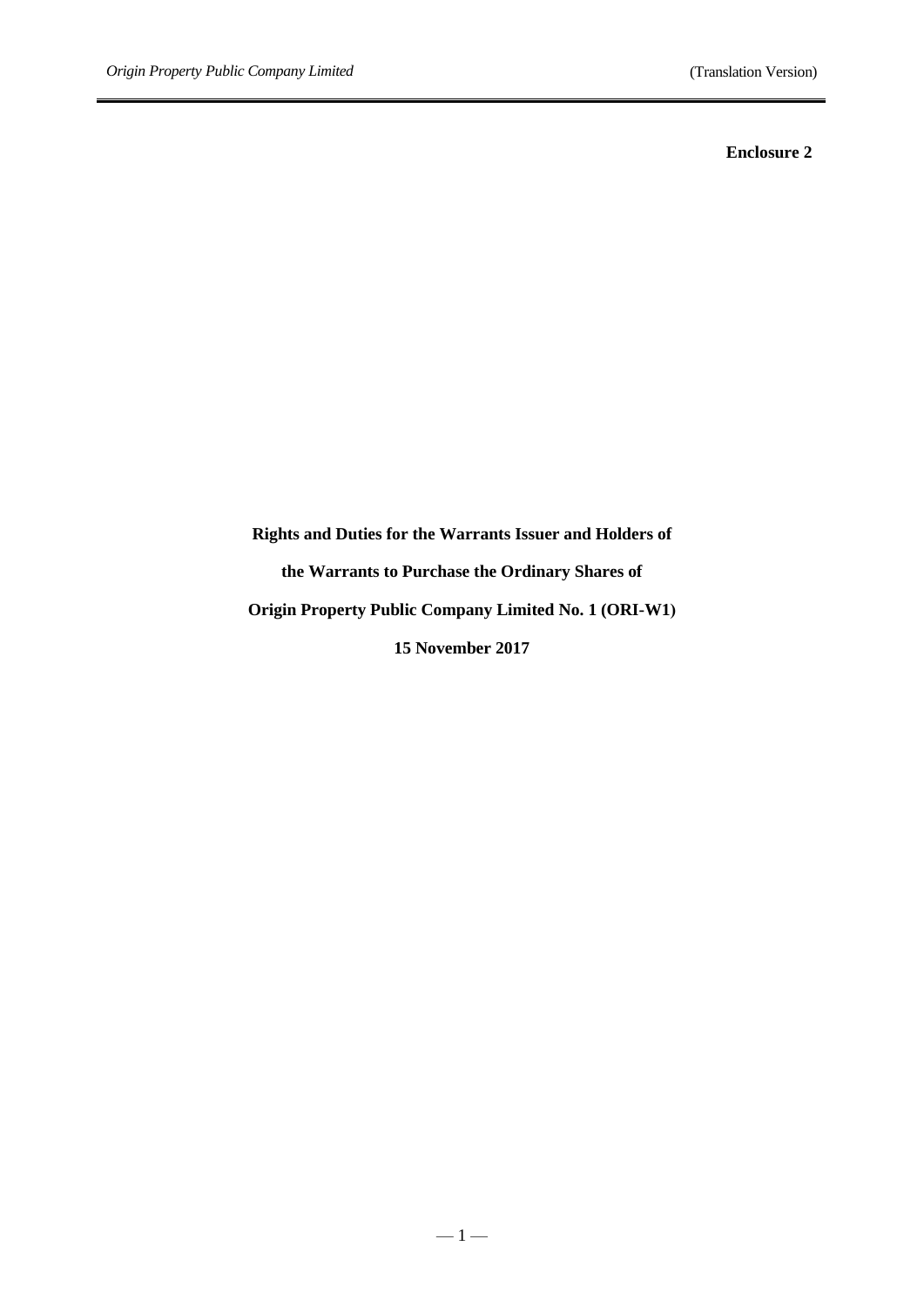# **The Rights and Duties of Warrants Issuer and Holders of the Warrant to Purchase the Ordinary shares of Origin Property Public Company Limited No. 1 (ORI-W1)**

The Warrants to Purchase the Ordinary Shares of Origin Property Public Company Limited No. 1 (the "**Warrants**" or "**ORI-W1**") issued by Origin Property Public Company Limited (the "**Company**") by virtue of the resolution passed by Extraordinary General Meeting of Shareholders No. 2/2017, convened on 1 November 2017, in order to allocate to the shareholders of the Company proportionate to their respective shareholdings (Rights Offering), at the ratio of 4 existing ordinary shares (at the par value of THB 0.50 per share) to 1 unit(s) of the Warrants (4:1). Any fraction of the Warrants shall be rounded down, at an offering price of THB 0 (zero) per unit, with the exercise price of the Warrants at THB 20, with the exception of the adjustment of rights.

The Warrant Holders shall be entitled to the rights as stated in the Rights and Duties of Warrants Issuer and Warrant Holders (the "**Terms**") provided that the Warrants Issuer[s] and the Warrant Holders shall be bound to the Terms. The Warrant Holders shall be regarded to acknowledge and comprehensively understand all terms and conditions stipulated in the Terms. In addition, the Company will secure copies of the Terms at the Company's head office for the inquiry from the Warrant Holders during the Business Days of the Company.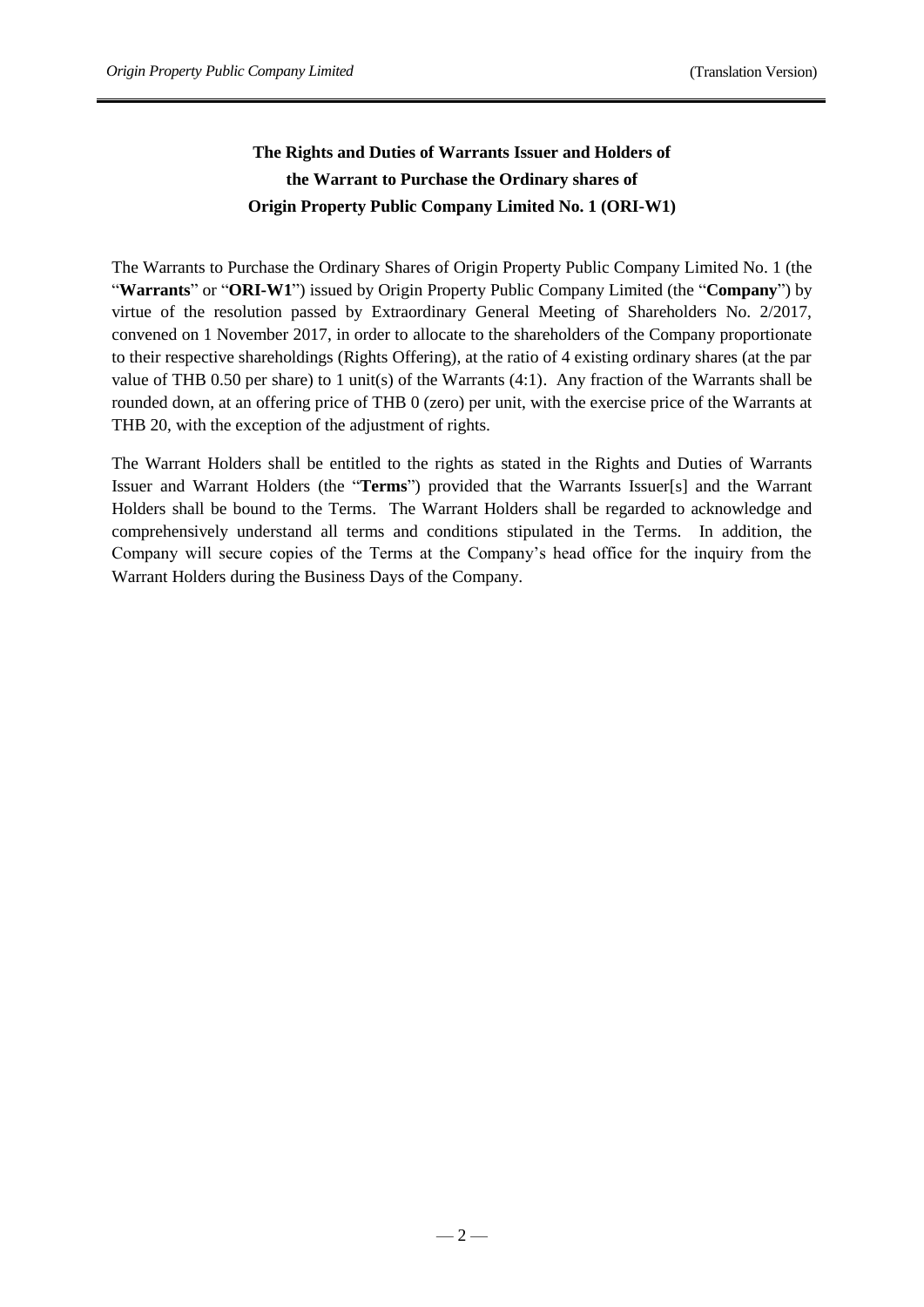# **Definition**

Words and phrases in the Terms shall have the following meanings:

| "Terms"                             | means | the Rights and Duties of Warrants Issuer and Holders of<br>the Warrants to Purchase Newly-Issued Ordinary<br>Shares of Origin Property Public Company Limited<br>$(ORI-W1);$                                                                                                                                                                                                                                           |
|-------------------------------------|-------|------------------------------------------------------------------------------------------------------------------------------------------------------------------------------------------------------------------------------------------------------------------------------------------------------------------------------------------------------------------------------------------------------------------------|
| "Warrants" or "ORI-W1"              | means | the Warrants to Purchase Newly-Issued Ordinary Shares<br>of Origin Property Public Company Limited (ORI-W1),<br>which are entered in the named certificate and<br>transferable;                                                                                                                                                                                                                                        |
| "Warrants Substitute"               | means | a substitution form of the Warrants issued by Thailand<br>Securities Depository Company Limited;                                                                                                                                                                                                                                                                                                                       |
| "Company" or "Warrant"<br>Issuer"   | means | Origin Property Public Company Limited;                                                                                                                                                                                                                                                                                                                                                                                |
| "Warrant Holders"                   | means | any legitimate holder(s) of the Warrants including the<br>holder(s) of the Warrants Substitute;                                                                                                                                                                                                                                                                                                                        |
| "Register Book"                     | means | Register Book that is recorded by Registrar including<br>the information about the Warrants to purchase ordinary<br>shares and the Warrant Holders;                                                                                                                                                                                                                                                                    |
| "Rights of the Warrants"            | means | all of the rights of the Warrants as stated in the Terms,<br>including but not limited to, the right to purchase the<br>newly-issued ordinary shares, the right to join and vote<br>in the Warrant Holders meeting and the rights to ask for<br>compensation in case the shares issued for the<br>accommodation of Warrants are not enough;                                                                            |
| "Reserved Shares"                   | means | newly-issued<br>ordinary<br>shares<br>the<br>amounting<br>406,574,337 shares at the par value of THB 0.50 issued<br>for the accommodation of the exercise of Warrants<br>which are allocated to the Company's shareholders in<br>proportion to their shareholding (Rights Offering) and<br>for the shares to be issued in certain cases, such as the<br>case of the adjustment in Warrants Exercise Ratio (if<br>any); |
| "Business Day"                      | means | Any regular Business Day of Thai commercial banks in<br>Bangkok, which excludes weekends and any other<br>holiday announced by the Bank of Thailand;                                                                                                                                                                                                                                                                   |
| "Notification ThorChor.<br>34/2551" | means | the Notification of Capital Market Supervisory Board<br>No. ThorChor. 34/2551 Re:<br>Application for an<br>Approval and Approval for the Offering of Warrants for                                                                                                                                                                                                                                                      |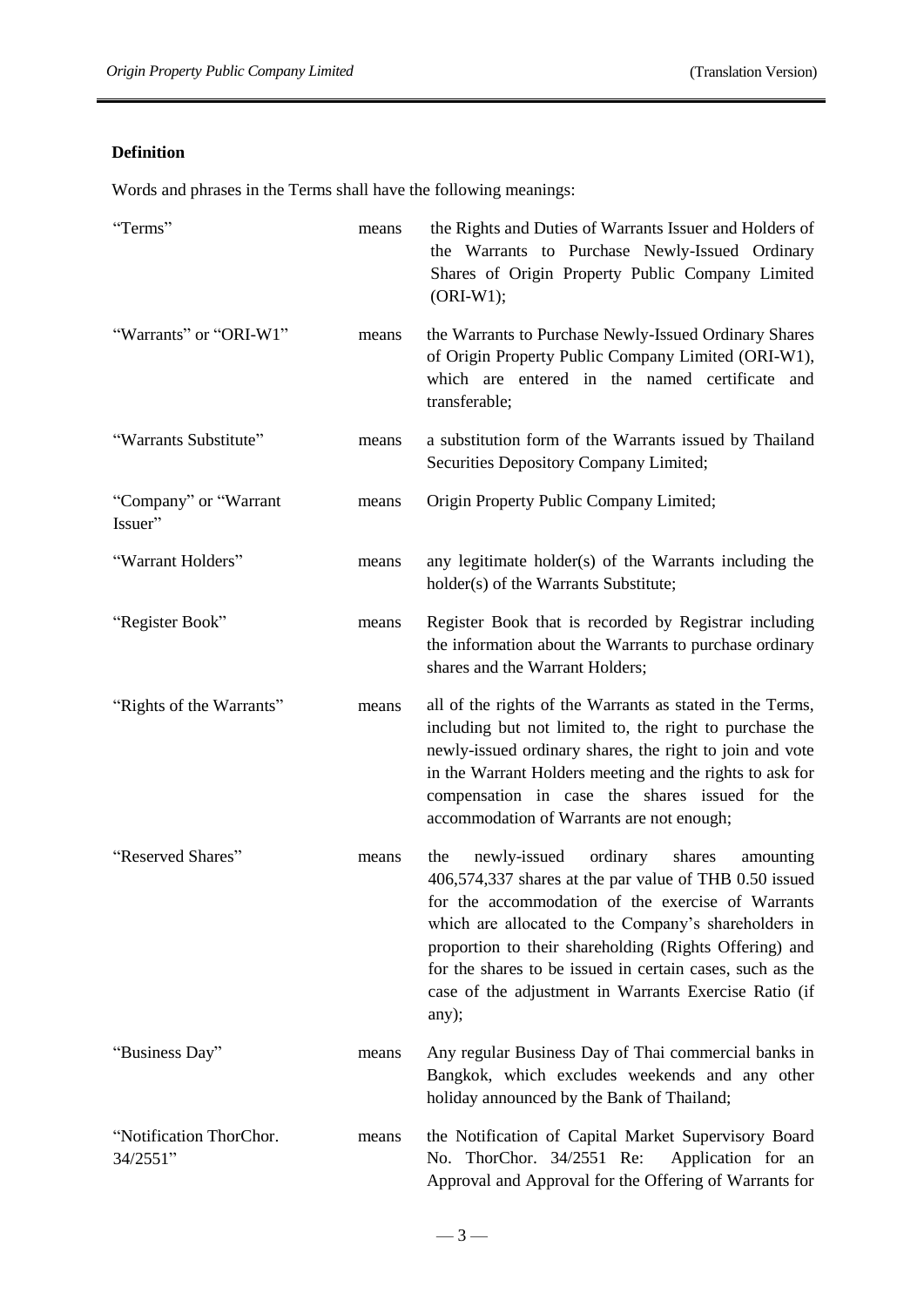Purchase of Newly-issued Ordinary Shares and

|                                                                                   |       | Reserved Shares to Accommodate the Exercise of Such<br>Warrants;                                                                                                                                                                                                                                                                                                               |
|-----------------------------------------------------------------------------------|-------|--------------------------------------------------------------------------------------------------------------------------------------------------------------------------------------------------------------------------------------------------------------------------------------------------------------------------------------------------------------------------------|
| "SEC"                                                                             | means | the Securities and Exchange Commission, Thailand;                                                                                                                                                                                                                                                                                                                              |
| "SET"                                                                             | means | the Stock Exchange of Thailand;                                                                                                                                                                                                                                                                                                                                                |
| "TSD"                                                                             | means | Thailand Securities Depository Co., Ltd.;                                                                                                                                                                                                                                                                                                                                      |
| "Registrar" or "Warrants<br>Registrar"                                            | means | Thailand Securities Depository Co., Ltd. and/or other<br>juristic persons appointed to become the registrar for the<br>transfer of Warrants and other responsibility of the<br>registrar of the Warrants;                                                                                                                                                                      |
| "Issuing Date"                                                                    | means | 15 November 2017;                                                                                                                                                                                                                                                                                                                                                              |
| "Last Exercise Date"                                                              | means | 30 September 2020;                                                                                                                                                                                                                                                                                                                                                             |
| "Notification Period for the<br>Exercise of Warrants" or<br>"Notification Period" | means | the duration in which the Warrant Holders who wish to<br>exercise their rights to purchase the Company's ordinary<br>shares shall notify their intention to purchase the shares<br>on every Business Day no later than 5 Business Days<br>before each Exercise Date, or within 15 days prior to the<br>Last Exercise Date, on $09:00a.m. - 03:30p.m.$ of each<br>Business Day. |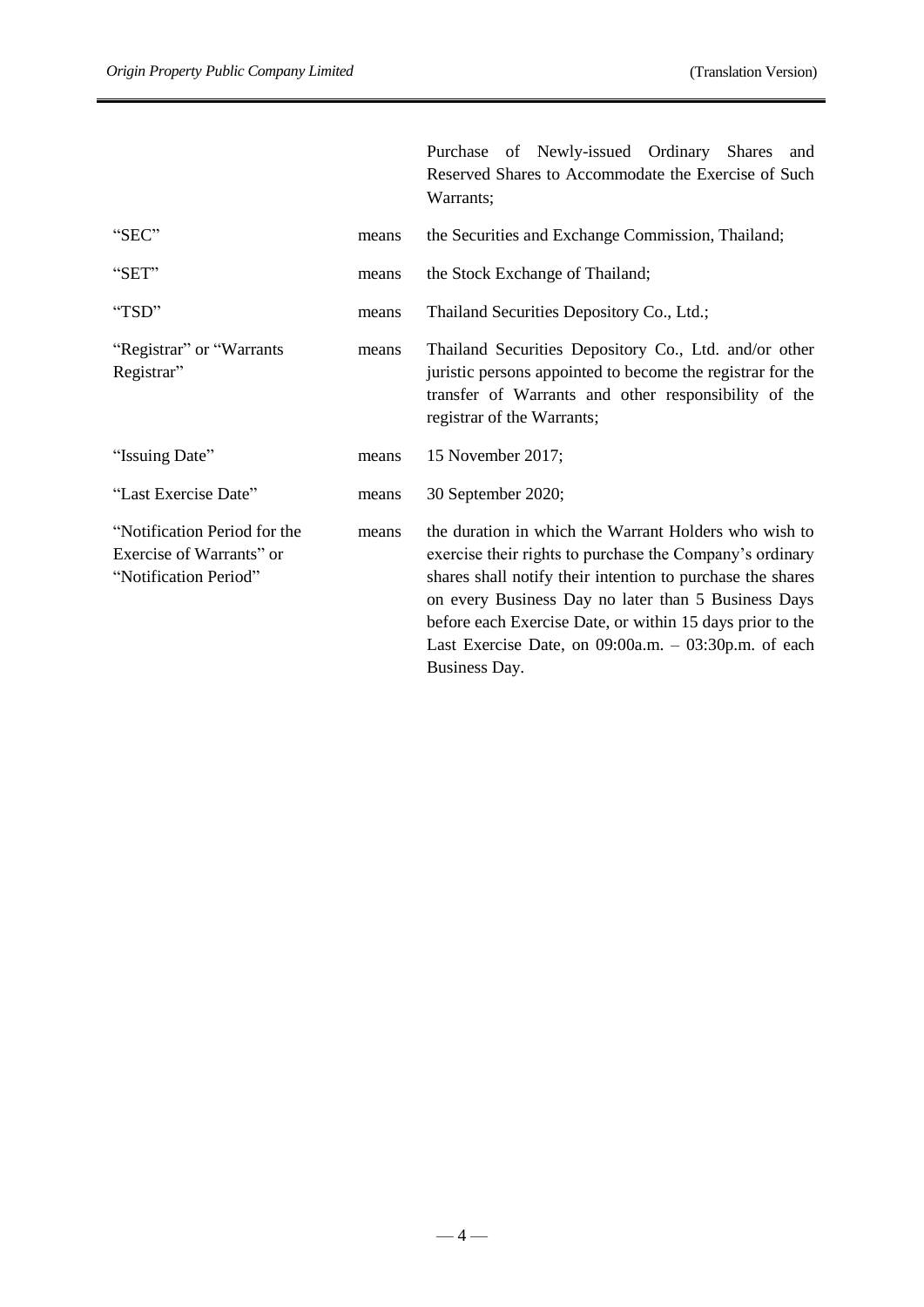# **1. Warrants' Details and Descriptions**

The Company will issue and allocate the Warrants to purchase the ordinary shares of the Company amounting to 406,574,337 units to its existing shareholders, in proportion to their shareholding (Rights Offering), whose name appears on the Shareholders Register Book on 8 November 2017, at the offering price of THB 0 per unit of Warrants; thus, there shall be no date, subscription method and payment method for such Warrants, at the offering ratio of 4 ordinary shares to 1 unit of Warrants and any fraction of Warrants shall be rounded down with the following details:

# **1.1 Details and Descriptions of the Warrants**

| Type of Securities                       | Warrants to Purchase Newly-Issued Ordinary Shares of<br>Origin<br>Property Public Company Limited<br>(the<br>"Warrants Certificates" or "Warrants" or "ORI-<br>$W1$ "                                                                                                                     |  |  |  |  |
|------------------------------------------|-------------------------------------------------------------------------------------------------------------------------------------------------------------------------------------------------------------------------------------------------------------------------------------------|--|--|--|--|
| Type of Warrants                         | Specify Warrant Holders and transferable                                                                                                                                                                                                                                                  |  |  |  |  |
| <b>Issuing Date</b>                      | 15 November 2017                                                                                                                                                                                                                                                                          |  |  |  |  |
| <b>Expiry Date of Warrants</b>           | 3 years since the Issuing Date (from 15 November 2017<br>until 14 November 2020).<br>The Company shall not<br>extend the Expiry Date of the Warrants                                                                                                                                      |  |  |  |  |
| <b>Exercise Period</b>                   | The Warrant holders are entitled to exercise their rights<br>under the Warrants on the 12-month anniversary of the<br>issuance date of the Warrants (within 15 November<br>2018), and subsequently on the last business day of each<br>quarter (starting from the first quarter of 2019). |  |  |  |  |
| Number of Warrants<br>Issued and Offered | 406,574,337 units                                                                                                                                                                                                                                                                         |  |  |  |  |
| <b>Reserved Shares</b>                   | Up to $406,574,337$ shares or 25 percent of the total<br>issued shares as of 2 October 2017, amounting to<br>1,626,297,347 share                                                                                                                                                          |  |  |  |  |
| <b>Allocation Method</b>                 | Allocating no more than 406,574,337 units of Warrants<br>to the Company's existing shareholders at the offering<br>ratio of 4 ordinary shares to 1 unit of Warrants, any<br>fraction of Warrants shall be rounded down                                                                    |  |  |  |  |
| <b>Offering Price</b>                    | THB 0 (Zero) per unit                                                                                                                                                                                                                                                                     |  |  |  |  |
| <b>Exercise Ratio</b>                    | 1 unit of Warrants can be exercised to purchase 1<br>ordinary share (unless there is any right[s] adjustment in<br>accordance to this Term)                                                                                                                                               |  |  |  |  |
| <b>Exercise Price</b>                    | THB 20 (One Point Two Zero) per share (unless there is                                                                                                                                                                                                                                    |  |  |  |  |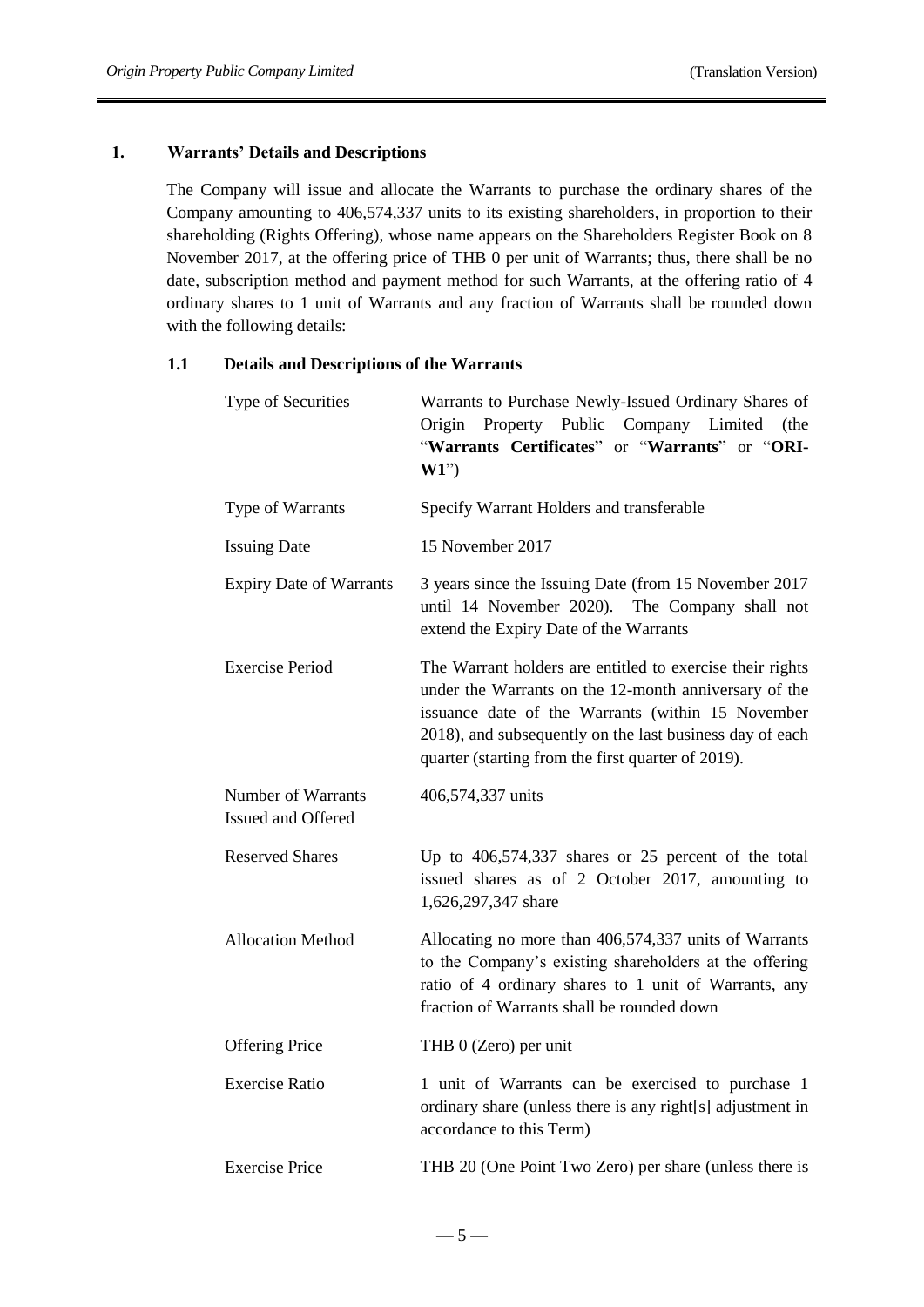any right[s] adjustment in accordance to this Term)

|                                                                       |          | any right s adjustment in accordance to this Term)                                                                                                                                                                  |
|-----------------------------------------------------------------------|----------|---------------------------------------------------------------------------------------------------------------------------------------------------------------------------------------------------------------------|
| Secondary Market for<br>Warrants                                      |          | The Company shall proceed to list the issued and<br>offered Warrants on the Stock Exchange of Thailand                                                                                                              |
| Secondary Market for the<br><b>Shares from Exercising</b><br>Warrants | Thailand | The Company shall apply ordinary shares from exercise<br>of the Warrants to be listed on the Stock Exchange of                                                                                                      |
| <b>Impacts to Shareholders</b>                                        | the      | As the allocation is made to the existing shareholders of<br>Company<br>proportionate<br>their<br>to<br>respective<br>shareholdings (Rights Offering), there shall be no<br>impacts on the shareholders.            |
|                                                                       |          | Nevertheless, in the case where the Warrants are fully<br>exercised by the shareholders who are not the existing<br>shareholders of the Company, there shall be impacts on<br>the existing shareholders as follows: |
|                                                                       | 1.       | <b>Control Dilution</b>                                                                                                                                                                                             |
|                                                                       |          | No. of Reserved Shares /<br>$=$<br>No. of Paid-up Shares + No. of Reserve<br><b>Shares</b>                                                                                                                          |
|                                                                       |          | 406,574,337 /<br>$=$<br>$1,626,297,347 + 406,574,337$                                                                                                                                                               |
|                                                                       |          | 20 percent<br>$=$                                                                                                                                                                                                   |
|                                                                       |          | Remark: The paid-up shares of 1,626,297,347<br>shares are the current paid-up shares of the<br>Company as at 2 October 2017.                                                                                        |
|                                                                       |          | In this regard, after calculating the control<br>dilution by applying 1,626,297,347 paid-up<br>shares, the result would be 20 percent.                                                                              |

- 2. Earnings per Share Dilution: EPS Dilution
	- = (EPS before the offer for sale EPS after the offer for sale) / EPS before the offer for sale

Whereas:

"EPS before the offer for sale"

= Net Profit / No. of Paid-up Shares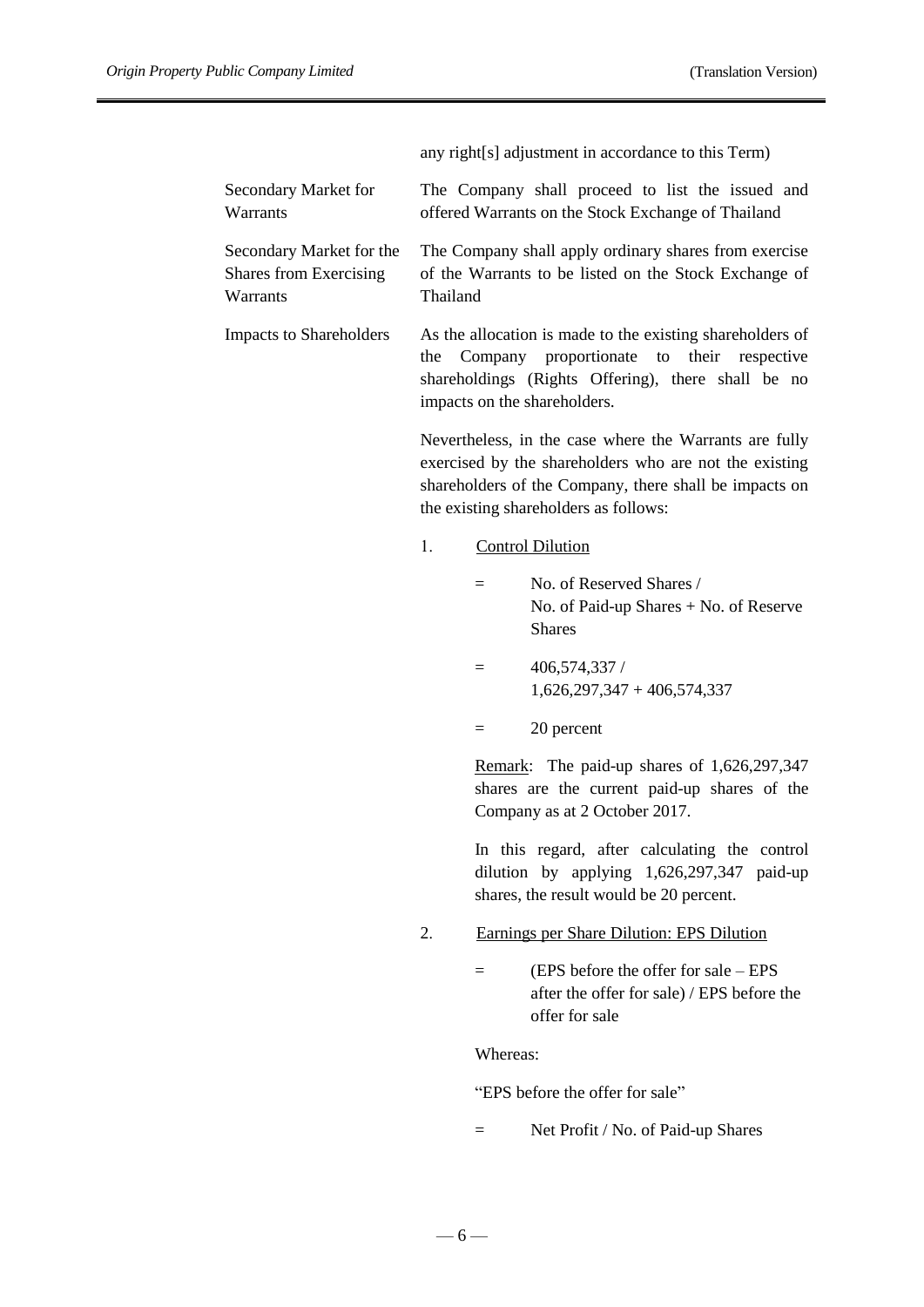- = 886,806,000 / 1,626,297,347
- $=$  THB 0.55 per share

and

"EPS after the offer for sale"

- $=$  Net Profit / (No. of Paid-up Shares + Reserved Shares)
- $=$  886,806,000 / 2,032,871,684
- $=$  THB 0.44 per share

The net profit used in the calculation is the net profit under the Shareholders' Equity in the Consolidated Financial Statement (for the period ending 1 July 2016 to 30 June 2017) which is equivalent to THB 886,806,000.

Therefore, the EPS Dilution is:

- $=$   $(0.55 0.44) / 0.55$
- = THB 0.20 per share

### **1.2 Warrants, Warrants Registrar, and Warrant Beneficiaries**

- 1.2.1 Warrants Registrar shall have the duty to issue the Warrants to every Warrant Holder. In the case of TSD depository, Warrant Holders shall bear the name of TSD instead of the Warrant Holders' name as it appears in the Register Book. Warrants Registrar shall have the duty to issue the Warrants Substitute to Warrant Holders who deposit the Warrants with TSD, and have the TSD named Warrant Holders in lieu of them in the registration of Warrant Holders.
- 1.2.2 Warrants Registrar shall have the duty under the registrar appointment agreement to prepare and keep Register Book of Warrant Holders until the expiration of all Warrants or until all Warrants are exercised (as the case may be).
- 1.2.3 Warrants Beneficiaries
	- General Case

Any moment or the first date of closing the Register Book for transfer suspension (in the case of closing book), the Warrant Holders whose name appear in the Register Book are entitled to the Warrants' rights, unless Warrants were transferred and the document was provided to the Warrants Issuer according to Clause 1.3, in which case, the Warrants' transferee shall be entitled to the Warrants' rights.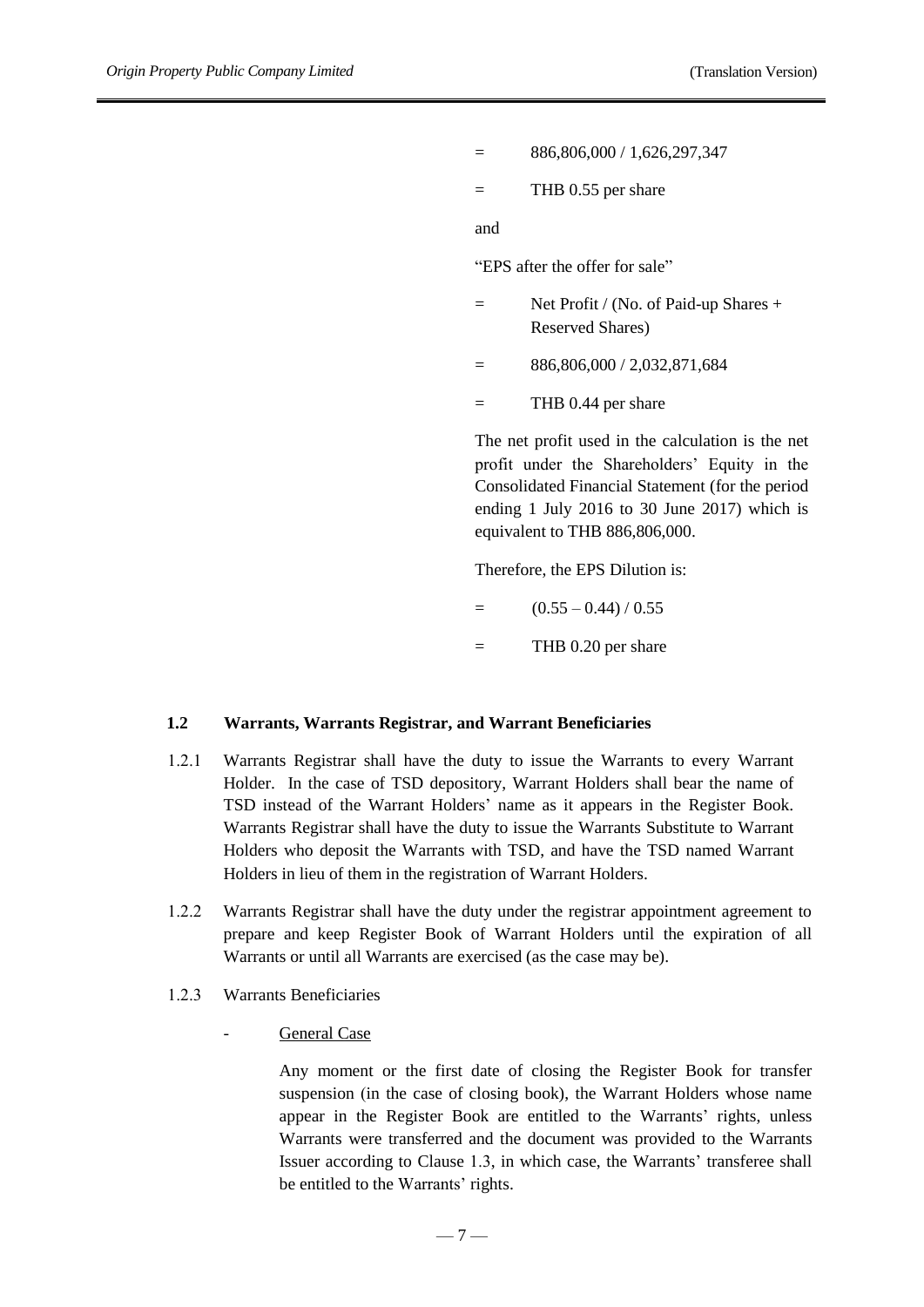TSD is the Warrants depositary

At any moment or on the first date of closing the Register Book for transfer suspension (in the case of closing book), the rights of the Warrants shall be entitled to the persons or juristic persons whose names are sent to the Registrar by TSD confirming such entitlement of Warrants in such amounts held by TSD.

1.2.4 When TSD notifies the Warrants Registrar, the Warrants Registrar shall issue Warrants to the Warrants beneficiary who deposited their Warrants with TSD, and register the Warrant beneficiary's name under the Warrant Holders' book according to TSD's reported number of Warrants. After the process is completed, the Warrants Registrar shall correct the number of Warrants held by TSD by abolishing the new Warrants allotment. If the correction is not done for any reason, the number of Warrants held by TSD shall be abolished by the number of new Warrants allotment.

## **1.3 Warrant Transferring Procedures**

- 1.3.1 The transfer procedures for Warrants which are not deposited with TSD shall be as follows:
- Warrants transfer between a transferor to a transferee

The transfer of the Warrants will be valid when the transferor, whose name appears on the Warrant Holders' Register Book as owner of the Warrants for the transferred amount, or the final transferee with complete endorsement from previous transferors whose names appeared thereof (as the case may be), delivers the Warrants Certificates to the transferee with the complete endorsement for the transfer

The validation of the transfer of the Warrants between a transferee and the Company

The transfer will be valid against the Company once the Registrar receives the request for the registration of the transfer of the Warrants together with the Warrants Certificates completely and accurately endorsed by the transferee at the back of such Warrants Certificates

The validation of the transfer of the Warrants between a transferee and the third party

The transfer will be valid against the third party once the Registrar records the Warrant transfer registration in the Warrant Holders' Register Book.

Requests for Warrants transfer registration with the Registrar

The said request shall be done at the head office of the Registrar on a Business Day and business hours of the Registrar and shall be done in the form and instructions specified by the Registrar. Any person who requests registration shall deliver to the Registrar the Warrant Certificates which are completely endorsed as specified above together with other relevant documents certifying the accuracy and validity of the transfer and acceptance of the transfer of the Warrants as required by the Registrar.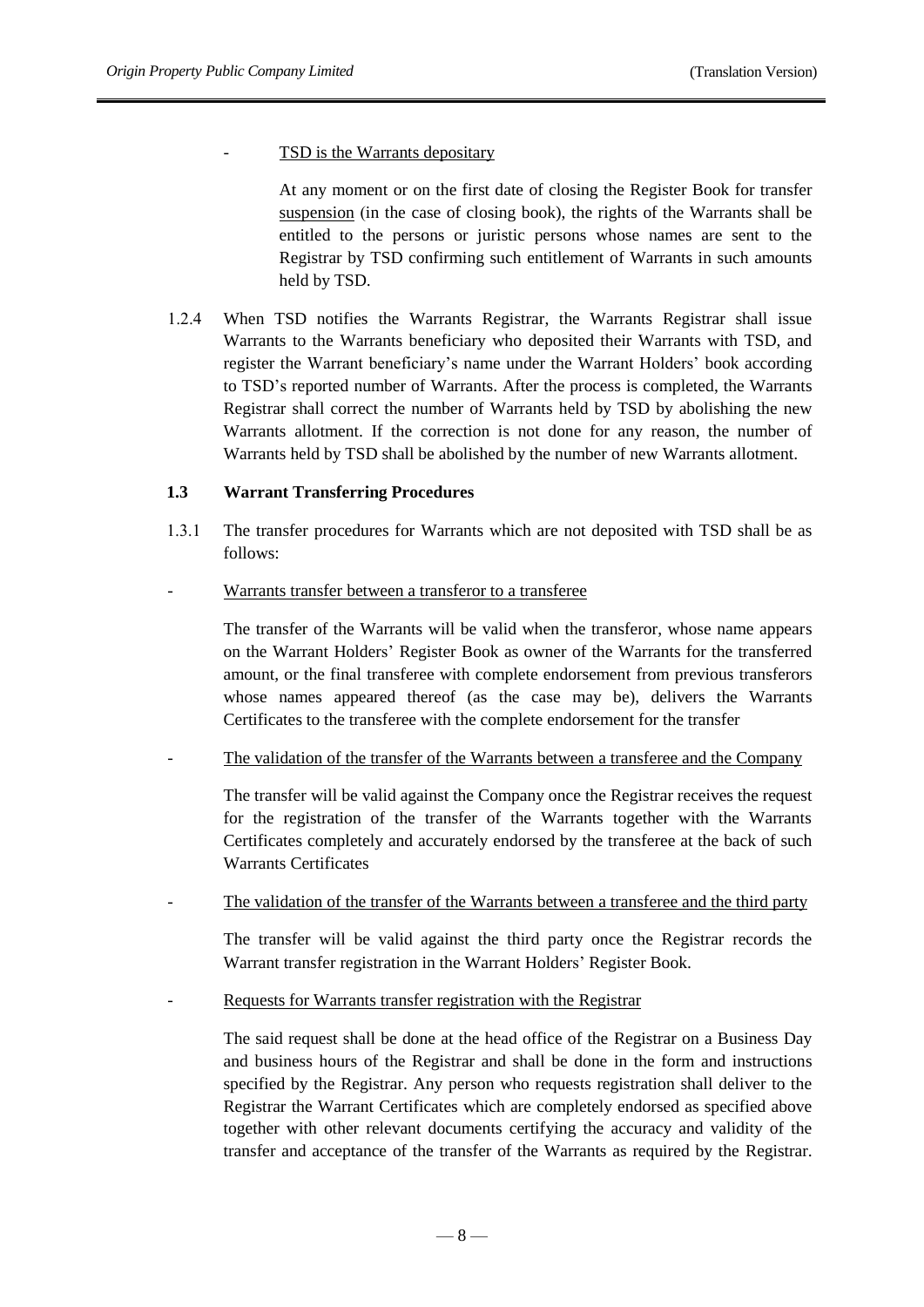The Registrar has the right to reject any request for Warrant transfer registration if the Registrar considers that such transfer of the Warrants is illegal.

1.3.2 Any transfer of the Warrants deposited with the TSD shall be made in accordance with the regulations of the SET, the Thailand Securities Depository Co., Ltd. and other relevant agencies.

### **1.4 Exercise Rights of Warrants**

1.4.1 Exercise Date of Warrants

The Warrant Holders may exercise their rights under the Warrants on the 12-month anniversary of the issuance date of the Warrants (within 15 November 2018), and subsequently on the last business day of each quarter (starting from the first quarter of 2019), in accordance with the following dates:

|                              | 1 <sup>st</sup> Exercise: By 15 November 2018                           |
|------------------------------|-------------------------------------------------------------------------|
|                              | $2nd$ Exercise: 29 March 2019                                           |
| $3rd$ Exercise: 28 June 2019 |                                                                         |
| $4th$ Exercise:              | 30 September 2019                                                       |
|                              | 5 <sup>th</sup> Exercise: 30 December 2019                              |
|                              | 6 <sup>th</sup> Exercise: 31 March 2020                                 |
| $7th$ Exercise: 30 June 2020 |                                                                         |
| $8th$ Exercise:              | The last exercise date, 30 September 2020<br>(the "Last Exercise Date") |

In the case where any Exercise Date is not the Business Day, it shall be deemed that such Exercise Date is the Business Day before such day.

1.4.2 Notification Period for the Exercise of Warrants

#### The Notification of Exercise for each Exercise Date (except the Last Exercise Date)

Warrant Holders who wish to exercise their rights to purchase the ordinary shares of the Company notify their intention to purchase such ordinary shares by procedures specified in Clause 1.4.5 from 9:00 a.m. – 3:30 p.m. of each Business Day within five (5) days prior to the Last Exercise Date (hereinafter referred to as the "**Notification Period**"). The Company shall release information regarding the Notification Period, Exercise Ratio, Exercise Price, and Exercise Venue via the SET's electronic system (SETSMART/ELCID) and shall notify the Warrant Holders within 15 days prior to each Exercise Date.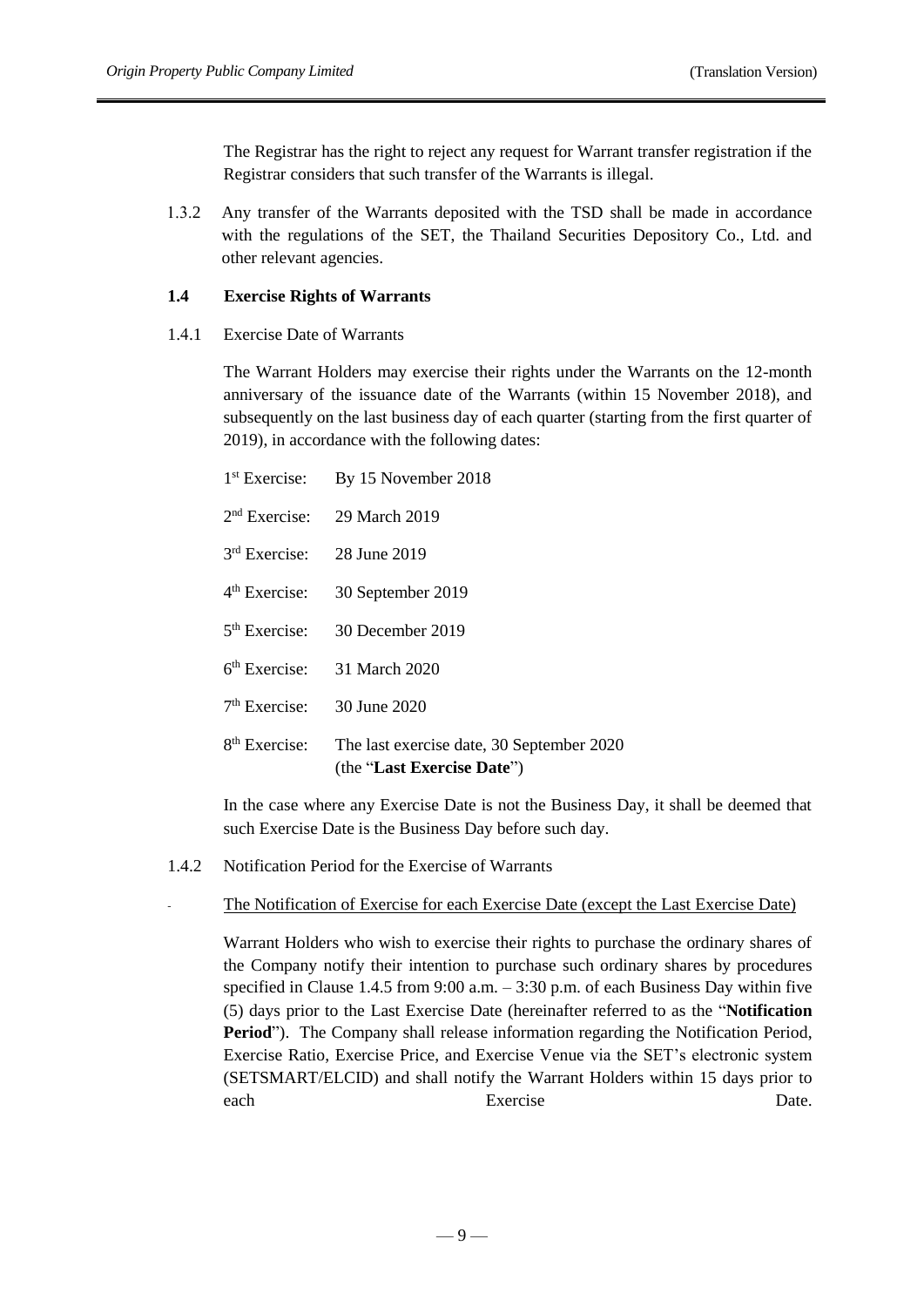### The Notification of Exercise for the Last Exercise Date

Warrant Holders who wish to exercise their rights to purchase the ordinary shares of the Company notify their intention to purchase such ordinary shares by procedures specified in Clause 1.4.5 from 9:00 a.m. – 3:30 p.m. of each Business Day within fifteen (15) days prior to the Last Exercise Date (hereinafter referred to as the "**Notification Period for the Last Exercise Date**"). The Company shall release information regarding the Notification Period, Exercise Ratio, Exercise Price, and Exercise Venue via the SET's electronic system (SETSMART/ELCID) and shall send a registered mail to Warrant Holders whose names appear in the Register Book as of the last closing date of the Registrar, within 21 days prior to the Last Exercise Date.

In addition, the Company will close the Register Book to suspend transfer of Warrants 21 days prior to the Last Exercise Date. In this Regard, the SET will post the SP sign (suspended) on the Warrants of the Company 3 Business Days, or any period as determined by the SET, prior to the closing date of the Register Book. In case that the closing date falls on the SET's non-Business Day, the closing date shall be the last Business Day prior to such non-Business Day. Nonetheless, the Warrants trading will be suspended until the Last Exercise Date.

1.4.3 Registrar of the Warrants

Thailand Securities Depository Company Limited ("**TSD**")

93 The Stock Exchange of Thailand Building,

Ratchadapisek Road, Dindaeng

Dindaeng, Bangkok 10400

Tel: 0-2009-9000

Fax: 0-2009-9991

SET Contact center: 0 2009-9999

Website: http://www.set.or.th/tsd

E-mail[: SETContactCenter@set.or.th](mailto:SETContactCenter@set.or.th)

The Registrar is responsible for closing the Warrants Register Book which contains the full name, nationality, and address of the Warrant Holder and other information determined by the Registrar. In case of any inconsistency of information exists, the Company will regard the information on the Warrants Register Book as accurate.

The Warrant Holders are obliged to notify any change(s) or error(s) of the details regarding the recording of their information in the Warrants Register Book, and the Registrar shall proceed to verify and correct such change(s) or errors after the notification.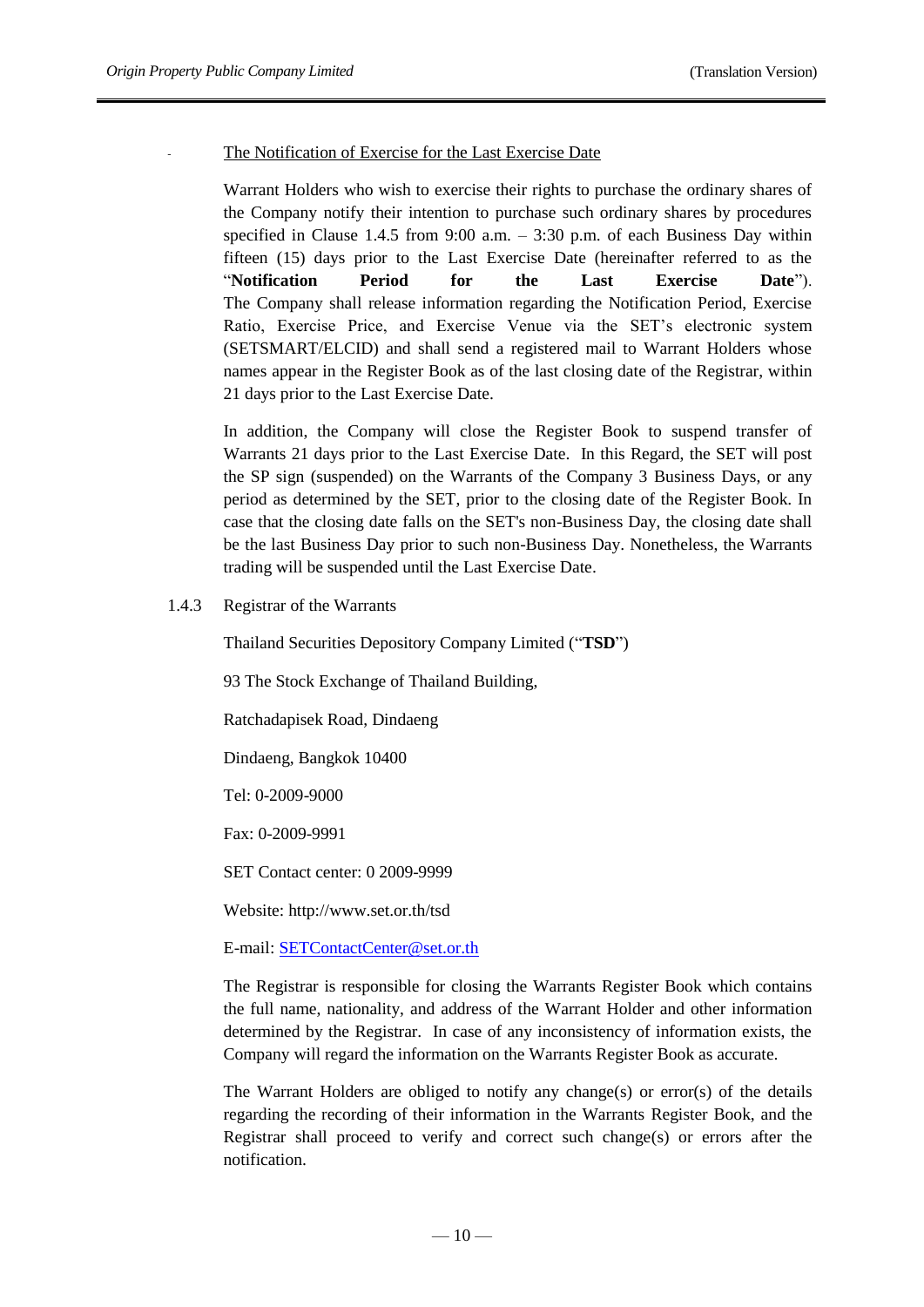The Company reserves the right to change the Registrar of the Warrants and shall notify the Warrant Holders not less than 30 days in advance via SET's electronic system (SETSMART/ELCID) and registered mail. Also, the Company shall notify the SEC not less than 30 days in advance.

1.4.4 Contact Place for the Exercise

Origin Property Public Company Limited

20<sup>th</sup> Floor, Bhiraj Tower at BITEC, No. 4345, Bang Na Subdistrict, Bang Na District, Bangkok, 10260

Telephone: (662) 300 000

Facsimile: (662) 398 9994

The Warrant Holders or the Warrant Substitute Holders may request the Notification of Exercise form from the Company or download it from the Company's website [\(www.origin.co.th\)](http://www.origin.co.th/) during each Notification Period or the Notification Period for the Last Exercise Date.

The Company reserves the right to change the Contact Place for the Exercise and shall notify the Warrant Holders via SET's electronic system (SETSMART/ELCID).

1.4.5 The Exercise Procedures

Warrant Holders must notify their intention to exercise the rights to purchase the Company's ordinary shares at the Company in accordance with the aforementioned Notification Period

In case the Warrants are under a scrip system, the Warrant Holders can promptly lodge Warrants Certificates as evidence to notify their intention to exercise.

In case the Warrants are under a scripless system, the Warrant Holders who intend to exercise their Warrants shall notify such intention and fill in a request form for withdrawal of Warrants Certificates or Warrants Substitute by submitting the request form to the securities company acting as their broker. The securities company will request TSD to withdraw Warrant Certificates or Warrant Substitutes to be used as one of the evidences for the exercise of Warrants.

Warrant Holders who wish to exercise their rights shall comply with the conditions to exercise the Warrants, by sending the following documents to the Company at the aforementioned Contact Place for the Exercise under Clause 1.4.4:

a) A completed Exercise Notification Form to purchase ordinary shares that is filled out duly, correctly and clearly in all items with the Warrant Holders' signature and sent to the Company within the Notification Period

The Warrant Holders can obtain the Exercise Notification Form to exercise their rights to purchase ordinary shares of the Company within the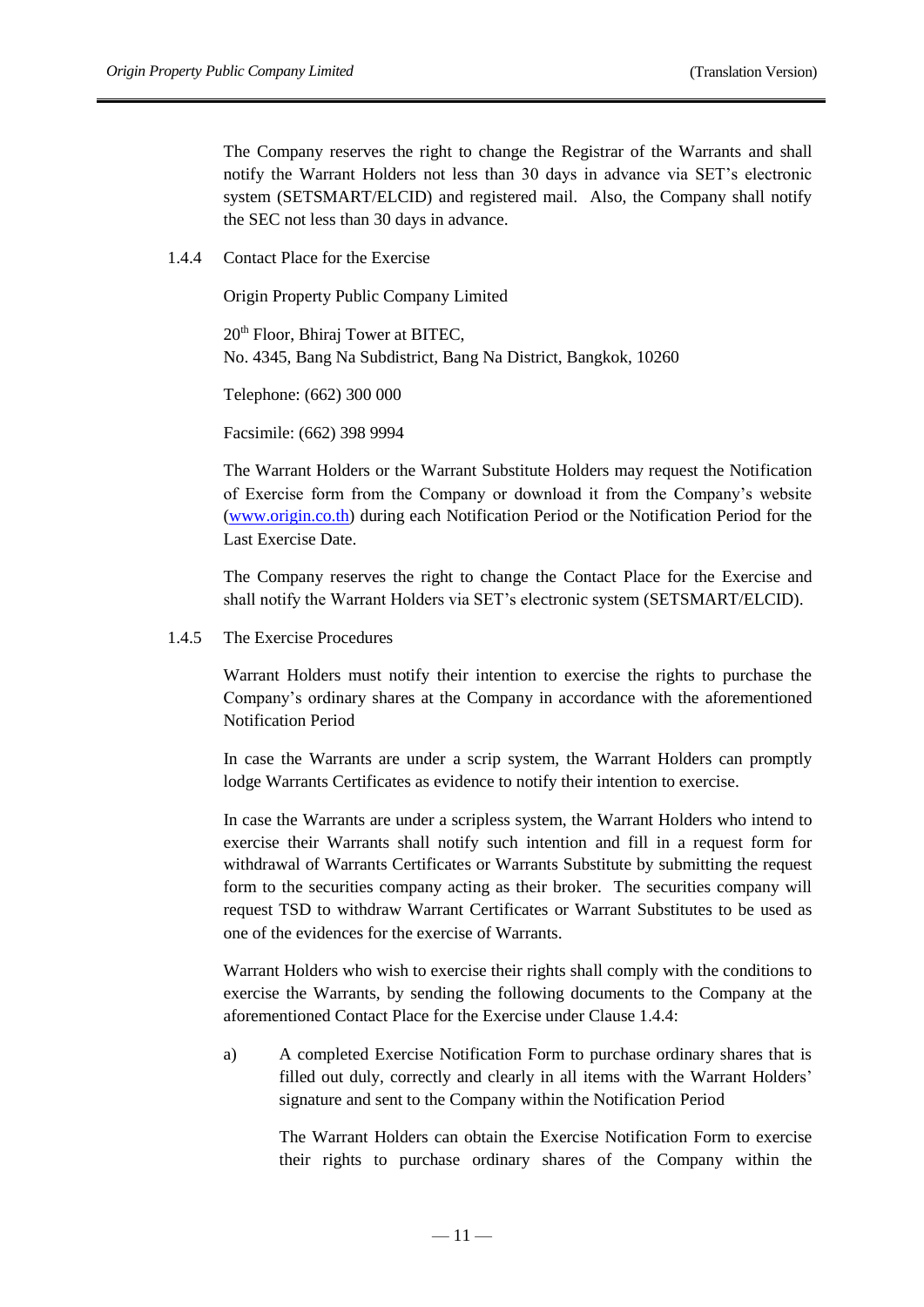Notification Period at the Company or can download the Exercise Notification Form from the Company's website (www.nawarat.co.th)

- b) The Warrant Certificates or the Warrant Substitutes, in form prescribed by the SET, bearing signature of the Warrants Holders representing the relevant number of Warrants as specified in the Exercise Notification Form and a power of attorney letter (if any) in case that the Warrant Holders delegate another person to receive a new Warrants Certificates of the unexercised portion.
- c) Payment in the full amount specified in the Exercise Notification Form with the proof of payment sent to the Company. Warrant Holders who wish to exercise their rights shall pay in the forms of check, draft, bill of exchange, or payment order from the bank that can be drawn in Bangkok Metropolitan area when called within 2 (two) Business Day from the Exercise Date. The form of payment must be crossed and made payable only to "Origin Public Company Limited" and specifying the Warrant Holder's full name, address and telephone number in the back of such cheque, cashier cheque or draft. Nevertheless, the exercise of rights to purchase ordinary shares will be valid only if the payment has been collected. In the event that the payment cannot be collected for whatsoever reasons not caused by the Company, it will be deemed that the Warrant Holders intend to cancel such exercise and correspondingly approve such cancellation. In this regard, this is not considered as the termination of rights of the Warrant Holders to purchase the ordinary shares in the following occasion, unless the cancellation is made on the last exercise, the Warrant Holders shall no longer have the rights to purchase ordinary shares.
- d) Warrant Holders are responsible for the payment of all taxes, stamp duties, official fees and registration fees arising from the exercise of their Warrants
- e) Evidence supporting share subscription

|    | 1) Thai Individual:    | A certified true copy of the valid Identification<br>Card or Civil Servant Identification or State<br>Enterprise Employee Card which is not expired<br>(in case of changes of name/last name which<br>causes such name/last name to be different from<br>the one stated in the Warrants, attach official<br>documents issued by relevant government<br>agencies, such as the name change notification<br>or others). |
|----|------------------------|----------------------------------------------------------------------------------------------------------------------------------------------------------------------------------------------------------------------------------------------------------------------------------------------------------------------------------------------------------------------------------------------------------------------|
|    | 2) Foreign Individual: | A certified true copy of valid Alien Certificate or<br>passport which is not expired.                                                                                                                                                                                                                                                                                                                                |
| 3) | Thai Juristic Person:  | A copy of the company affidavit issued by the<br>Ministry of Commerce within 1 year from the                                                                                                                                                                                                                                                                                                                         |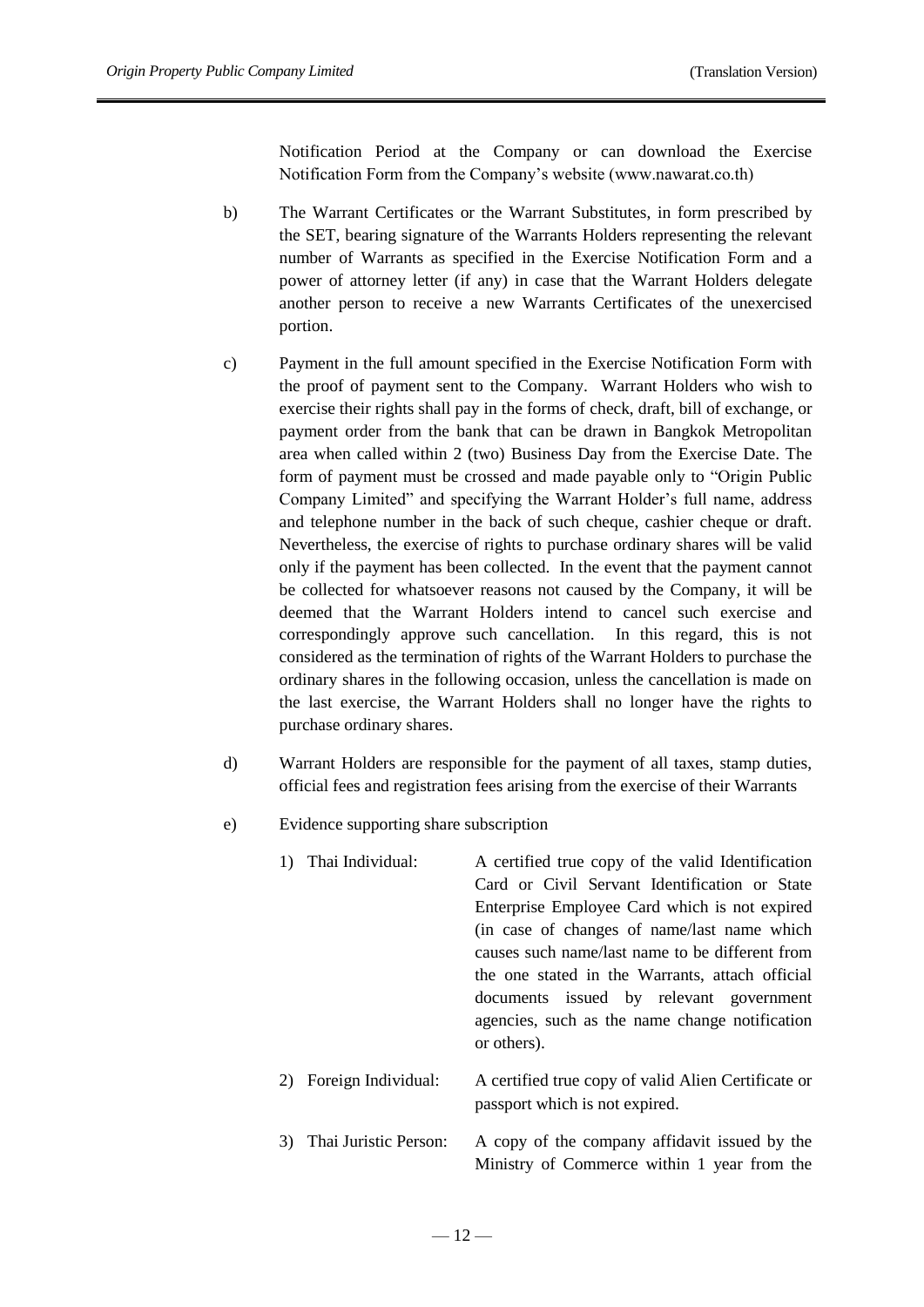date of submitting the Exercise Notification Form certified by the Company's authorized director(s), and certified true copy of the verification document(s) of such authorized director(s) in accordance with 1) or 2).

- 4) Foreign Juristic Person: A copy of the certificate of incorporation certified by the Notary public of the country issuing such certificate and certified by the authorized director(s), and certified true copy of the verification document(s) evidence supporting the identity of such authorized director(s) in accordance to 1) or 2)
- 5) Custodian: A copy of the certificate of incorporation certified by the Notary public of the country issuing such certificate along with the evidence of appointment of such custodian, the power of attorney (if applicable), and certified true copy of the verification document(s) evidence supporting the identity of such authorized director(s) in accordance to 1) or 2)

In this regard, if the Warrant Holders do not provide such evidence supporting the share subscription as mentioned above, the Company reserves the right to deem that such Warrant Holders choose not to exercise the Warrants in such Exercise Date; however, the Company also reserves the right to determine whether the Warrant Holders could exercise such Warrants

- 1.4.6 The number of Warrants units must be in a whole number with the Exercise Ratio of one Warrant unit exchangeable for one ordinary share except for the right adjustment as stated in Clause 1.5.
- 1.4.7 The number of ordinary shares to be issued when there is an exercise shall be calculated by dividing the total amount of payment made by the Warrant Holders by the Exercise Price at the Exercise Date. The Company shall issue the ordinary shares in full number without fraction, not exceeding the number of Warrants or Warrants Certificates being exercised multiplied by the exercise ratio. If there is an adjustment to the Exercise Price and/or the Exercise Ratio that caused the calculation to result in fractional number of share, the Company will discard such fraction and return to the Warrant Holders the remaining amount from the payment of such exercise by a check crossed "A/C payee only" which shall specify the name of Warrant Holders via a registered mail to the address as specified by the Warrant Holders in the Exercise Notification Form within 14 Business Days from the Exercise Date without interest in any case.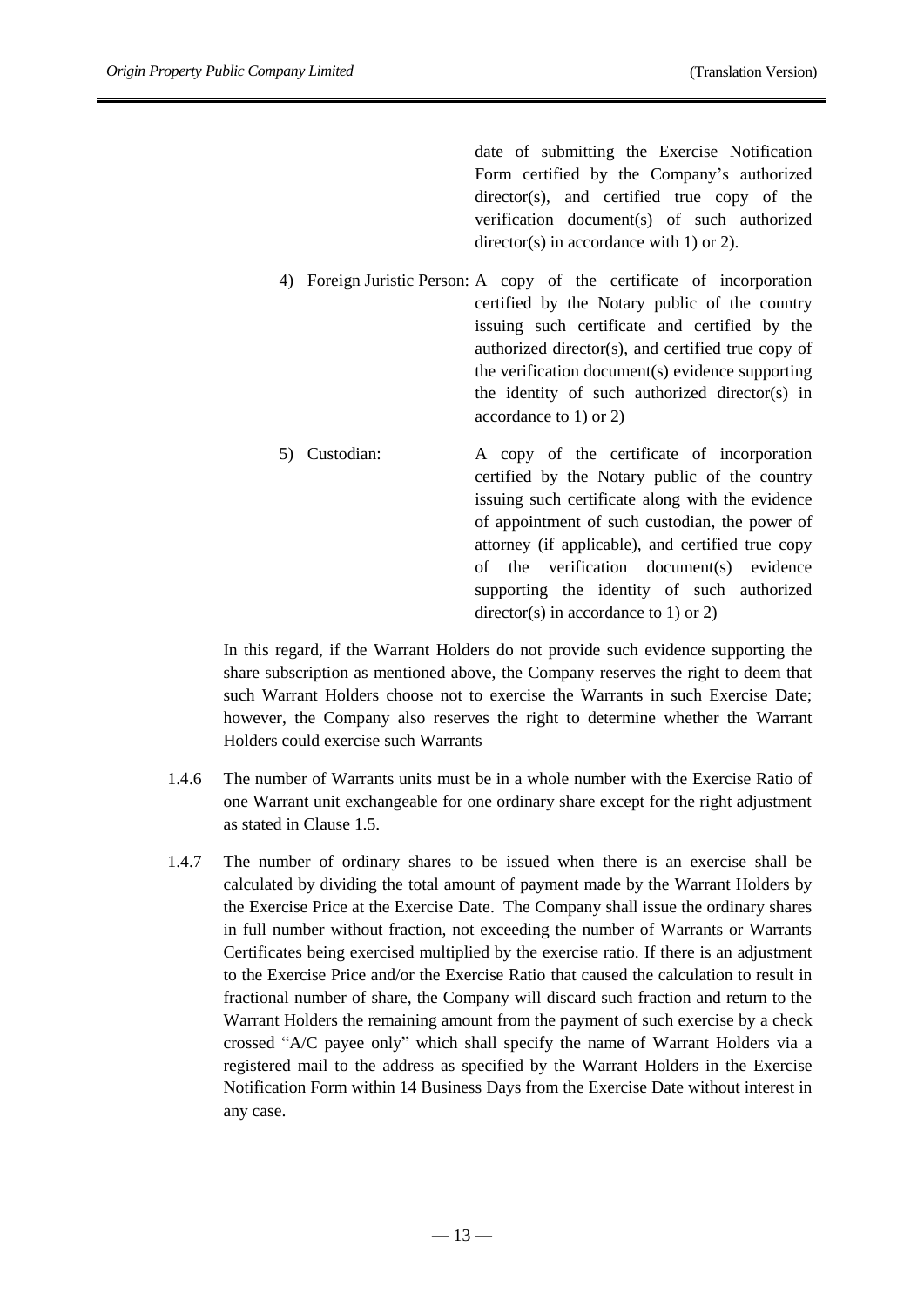In case the Exercise Ratio is revised as specified in the condition of the rights adjustment of Exercise Price or Exercise Ratio and fractions of shares are left from the exercise of Warrants, such fractions shall be discarded.

- 1.4.8 Since there is only one Exercise Date for the Warrants, the Warrant Holders could exercise the right to purchase ordinary shares of the Company without minimum requirement for number of ordinary shares Nevertheless in the case that Warrant Holders have the Warrants to be exercised for less than 100 ordinary shares, all of the Warrants must be exercised at one time.
- 1.4.9 In the event that the Company does not obtain the completed evidence supporting share subscription, or completed form of the Warrant Certificates or Warrant Substitutes or if the payment the Company received is less than the amount as specified in the Exercise Notification Form, or if the Company can indicate that the Exercise Notification Form submitted by Warrant Holders is incomplete or incorrect, the Warrant Holders must correct such mistakes within the Notification Period. If the Warrant Holders fail to correct such mistakes within the Notification Period, the Company shall deem that the Warrant Holders intend to cancel such exercise and correspondingly approve such cancellation. Since there is only one Exercise Date for the Warrants, the right to purchase the ordinary shares shall be deemed expired as a result of such cancellation The Company shall return the previously received payment and the Warrants Certificates or Warrants Substitute to the Warrant Holders by registered mail within 14 days from the Exercise Date without any interest or damage claim in any case. In case the Warrant Holders fail to make sufficient payment for the exercise, the Company solely reserves the rights to implement one of the following cases for Warrant Holders.
	- a) Deem that the Exercise Notification Form is invalid without any exercise; or
	- b) Deem that the number of ordinary shares subscribed shall be equal to the amount of payment actually received from the exercised Warrants and converted by the Exercise Price by the Company at the Exercise Price; or
	- c) Notify the Warrant Holders to pay the remaining balance within the Notification Period. If the Company do not receive payment within such period, the Company shall proceed with case b) above

Any action of the Company shall be deemed final. In case a), the Company shall return the received payment by a check crossed "A/C payee only" which specifies Warrant Holders' names and Warrant Certificates or Warrant Substitutes via registered mail within 14 Business Days from the Exercise Date without any interest in any case.

In case b), the Company shall return the remaining balance (if any) in case that the Company deems that only partial exercise is made to the Warrant Holders by registered mail to the address specified by the Warrant Holders in the Exercise Notification Form within 14 Business days from the Exercise Date without any interest. The remaining Warrant Certificates and/or Warrant Substitutes shall be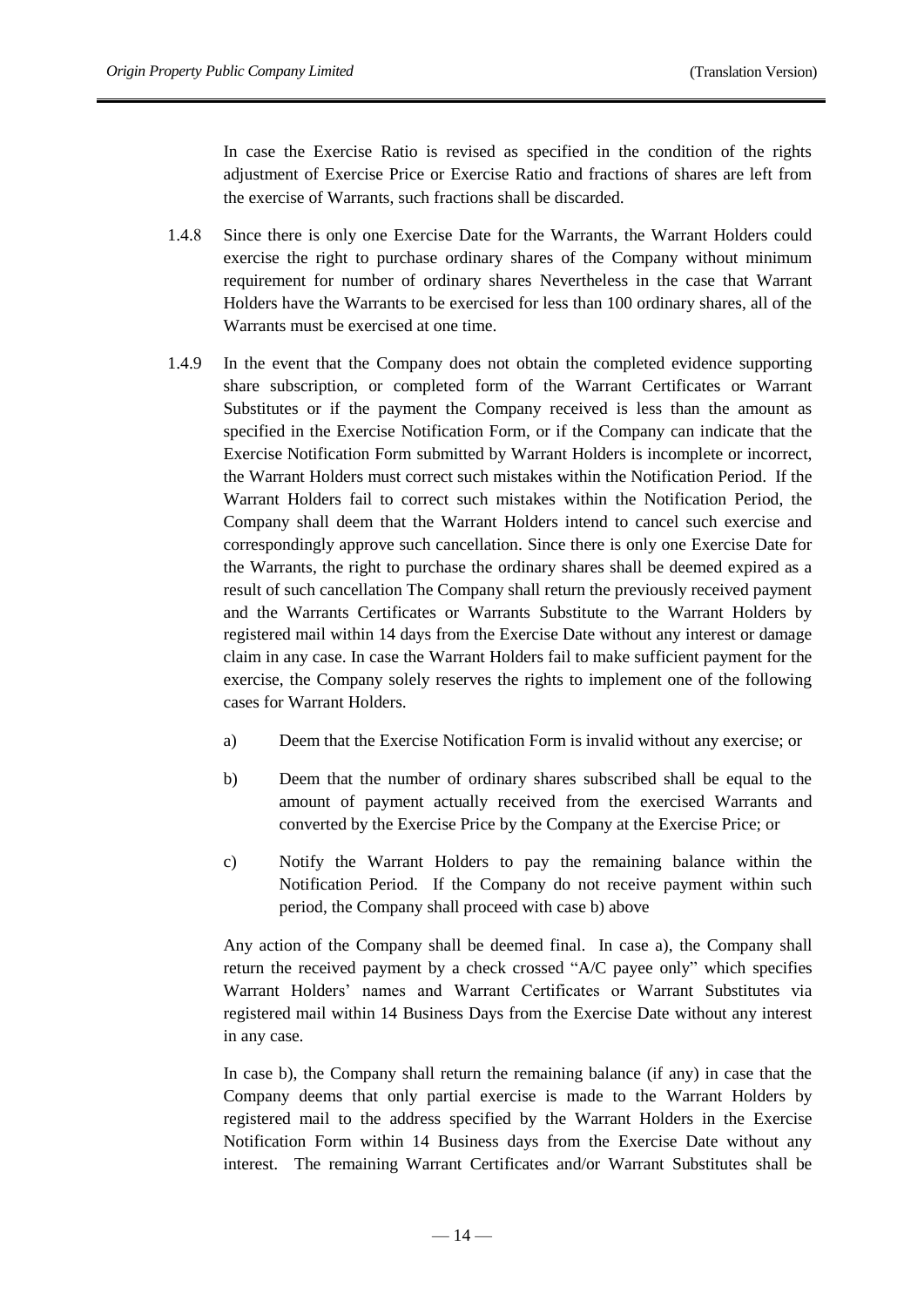deemed expired without exercise and the Warrant Holders can no longer exercise their rights given there is only one Exercise date for the Warrants.

- 1.4.10 In case the Company is not able to return the payment for the unexercised portion to the Warrant Holders within 14 Business Days from the Exercise Date, the Warrant Holders shall receive interest at a rate of 7.5% per annum which amount of interest received shall be calculated for the period after the specified 14 Business Days until the day the Warrant Holders receive their returned payment. However, in whatsoever case that the Company correctly delivers a check, draft, bill of exchange, payment order from the bank crossed "A/C payee only" via registered mail to the address specified in the Exercise Notification Form, or transfer the payment remaining from the unexercised portion to the Warrant Holders, the Company will deem that the Warrant Holders have already received their payment back and have no right to claim for any interest or other compensation.
- 1.4.11 When the Warrant Holders' express intentions to purchase ordinary shares have fully complied with all conditions governing the exercise by completely and accurately delivering the Warrants, the Exercise Notification Form and made payment in full, such persons cannot cancel the order unless they have obtained written consent from the Company.
- 1.4.12 If, after the Last Exercise Date, the Warrant Holders have not completely complied with all conditions required for the exercise, the Warrant Certificates and Warrant Substitutes shall be deemed expired without exercise and the Warrant Holders can no longer exercise their rights.
- 1.4.13 In the event that the delivered Warrant Certificates or Warrant Substitutes exceed the amount notified by the Warrant Holders, the remaining Warrant Certificates and/or Warrant Substitutes shall be deemed expired without exercise and the Warrant Holders can no longer exercise their rights given there is only one Exercise date for the Warrants.
- 1.4.14 The Company will apply with the Ministry of Commerce for the registration of an increase in its paid-up capital within 14 days after the Exercise Date, in which the Company receives full payments for the exercised Warrants, the Company will then record names of relevant Warrant Holders as the holders of the relevant number of ordinary shares in the share Register Book of the Company.

The rights of newly-issued ordinary shares from the exercise of the Warrants will have the same rights and status as the Company's ordinary shares previously issued, starting from the date when the names of the Warrant Holders or their proxies are recorded as shareholders and the increase in paid-up capital due to the exercise of Warrants has been registered with the Ministry of Commerce.

1.4.15 In case that the ordinary shares are inadequately provided to accommodate the exercise of Warrants, the Company will compensate the Warrant Holders who duly lodge the Exercise Notification Form but cannot exercise their rights as specified in Clause 1.8. However, in the case that non-Thai Warrant Holders are unable to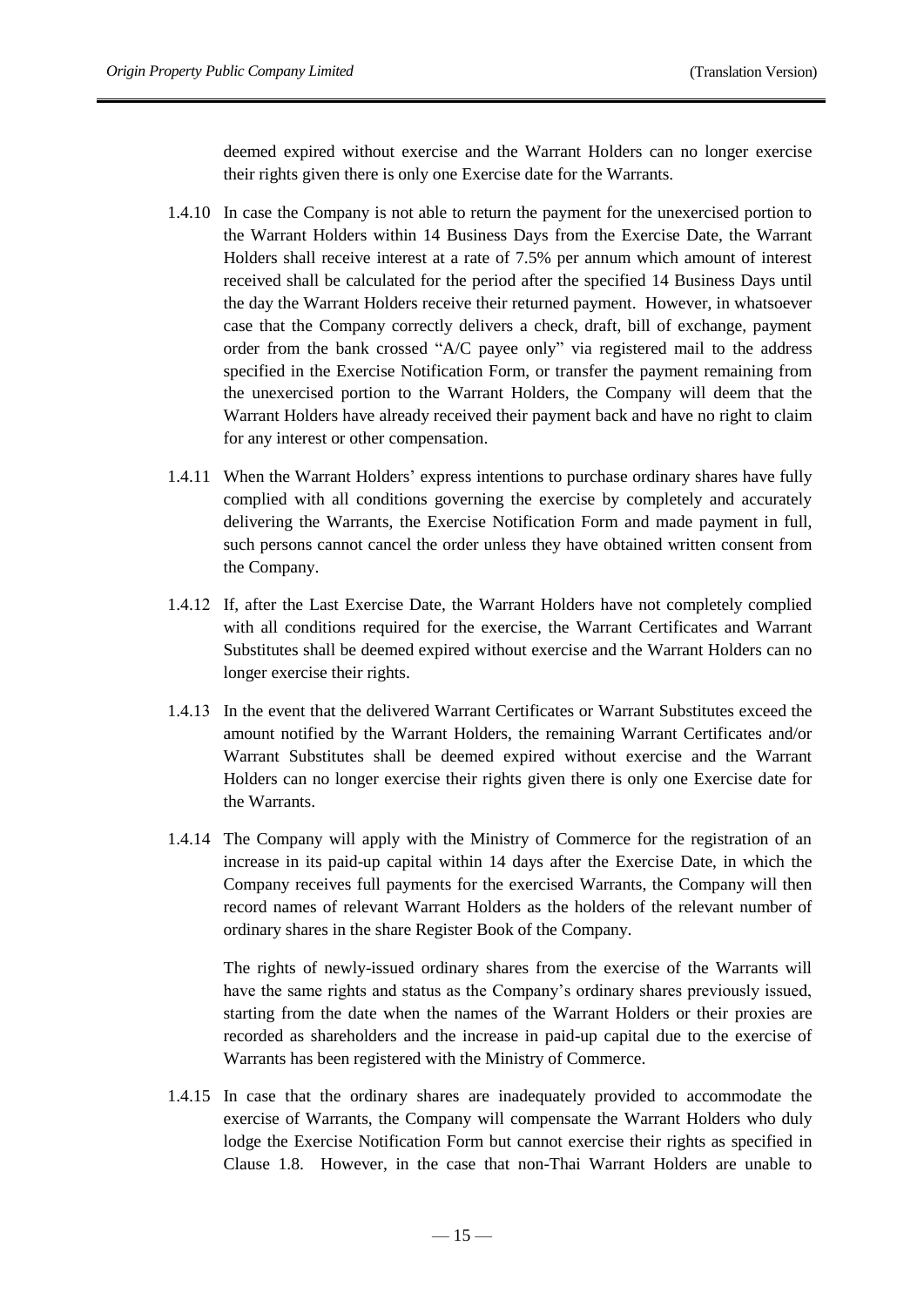exercise their rights due to restrictions on shareholding proportion of foreign shareholders as specified in the articles of association of the Company, the Company will not compensate such Warrant Holders who are unable to exercise their rights despite adequate numbers of ordinary shares.

## **1.5 Rights Adjustment Conditions**

The Company will adjust the Exercise Price and Exercise Ratio throughout the terms of the Warrants in order to preserve the benefits of Warrant Holders upon the occurrence of any of the following events:

- 1.5.1 When there is a change in the par value of the ordinary shares of the Company as a result of the split or consolidation of its issued ordinary shares. The change of the Exercise Price and the Exercise Ratio shall have an immediate effect after the change of the par value of the shares
	- (1) Exercise price will be adjusted according to the following formula:

$$
Price 1 = \underline{Price 0 x (Par 1)}
$$

Par 0

(2) Exercise ratio will be adjusted according to the following formula:

Ratio 
$$
1 = \text{Ratio } 0 \times (\text{Par } 0)
$$

Par 1

| Whereas: | Price 1 | $\equiv$ | New Exercise Price                      |
|----------|---------|----------|-----------------------------------------|
|          | Price 0 | $=$      | Former Exercise Price                   |
|          | Ratio 1 | $=$      | New Exercise Ratio                      |
|          | Ratio 0 | $=$      | Former Exercise Ratio                   |
|          | Par 1   | $=$      | New par value of the ordinary shares    |
|          | Par 0   |          | Former par value of the ordinary shares |
|          |         |          |                                         |

1.5.2 When the Company offers to sell its newly-issued ordinary shares to the existing shareholders and/or the public and/or by private placement at "**the average price per share of the newly-issued ordinary share"** lower than 90% of the "**market price of the ordinary shares**," the change of the Exercise Price and the Exercise Ratio shall have an immediate effect from the date that the subscribers of the ordinary shares are not allotted with the rights to purchase the newly-issued ordinary shares (the first date that SET posts an XR sign) in the case of rights offering, and/or the first date of the offering of the newly-issued ordinary shares to the public and/or private placement, as the case may be.

"**The average price per share of the newly-issued ordinary share**" shall be calculated from the total proceeds obtained by the Company from such offering of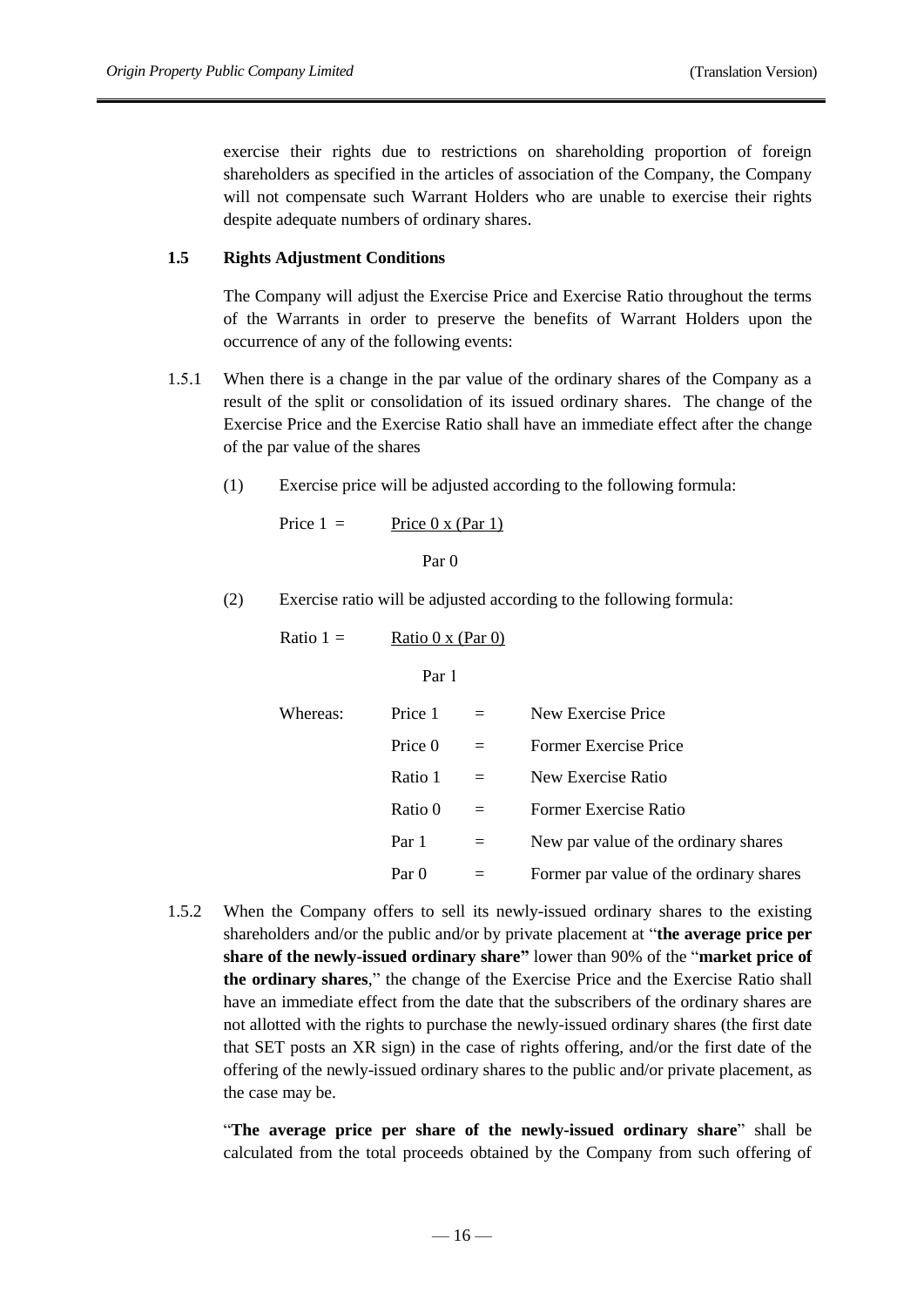shares, less the expense(s) related to the offering (if any), divided by the total number of newly-issued ordinary shares.

If there is more than one offering price for the newly-issued ordinary shares, under condition that these shares must be subscribed at the same time, all offering prices and total number of the newly-issued ordinary shares shall be used to calculate "the average price per share of the newly-issued ordinary shares." However, if the offering does not require subscribing the shares at the same time, only the number of shares and the offering price whose average price per share of the newly-issued ordinary shares is lower than 90% of the market price of the ordinary shares shall be used in the adjustment calculation.

"**The market price of the ordinary shares**" is determined to be equivalent to the weighted average market price of the ordinary shares of the Company traded in the SET for 7 (seven) consecutive Business Days before the calculation date. The weighted average market price of the ordinary shares of the Company is equivalent to the total value of the ordinary shares of the Company traded divided by the number of the ordinary shares of the Company traded in the SET.

"**The calculation date**" means the first date that the subscriber of the ordinary shares is not entitled a right to subscribe for the newly-issued ordinary shares (the first date that the SET posts XR sign) in the case of rights offering, and/or the first date of the offering of the newly-issued ordinary shares to the public and/or the private placement, as the case may be.

In the case that "the market price of the ordinary shares" cannot be calculated since there is no trading transaction in the specified period, the Company will calculate the fair price instead.

"**Fair price**" means the price that is determined by financial advisors approved by the SEC.

(1) The Exercise Price will be adjusted according to the following formula:

Price  $1 =$  Price  $0 \times [(A \times MP) + BX]$ 

 $[MP x (A + B)]$ 

- (2) The Exercise ratio will be adjusted according to the following formula:
	- Ratio 1 = Ratio 0 x [MP x  $(A + B)$ ]  $[(A \times MP) + BX]$ Whereas Price  $1 = New$  Exercise Price

| Price 0 | $=$      | Former Exercise Price |
|---------|----------|-----------------------|
| Ratio 1 | $\equiv$ | New Exercise Ratio    |
| Ratio 0 | $=$      | Former Exercise Ratio |

 $-17-$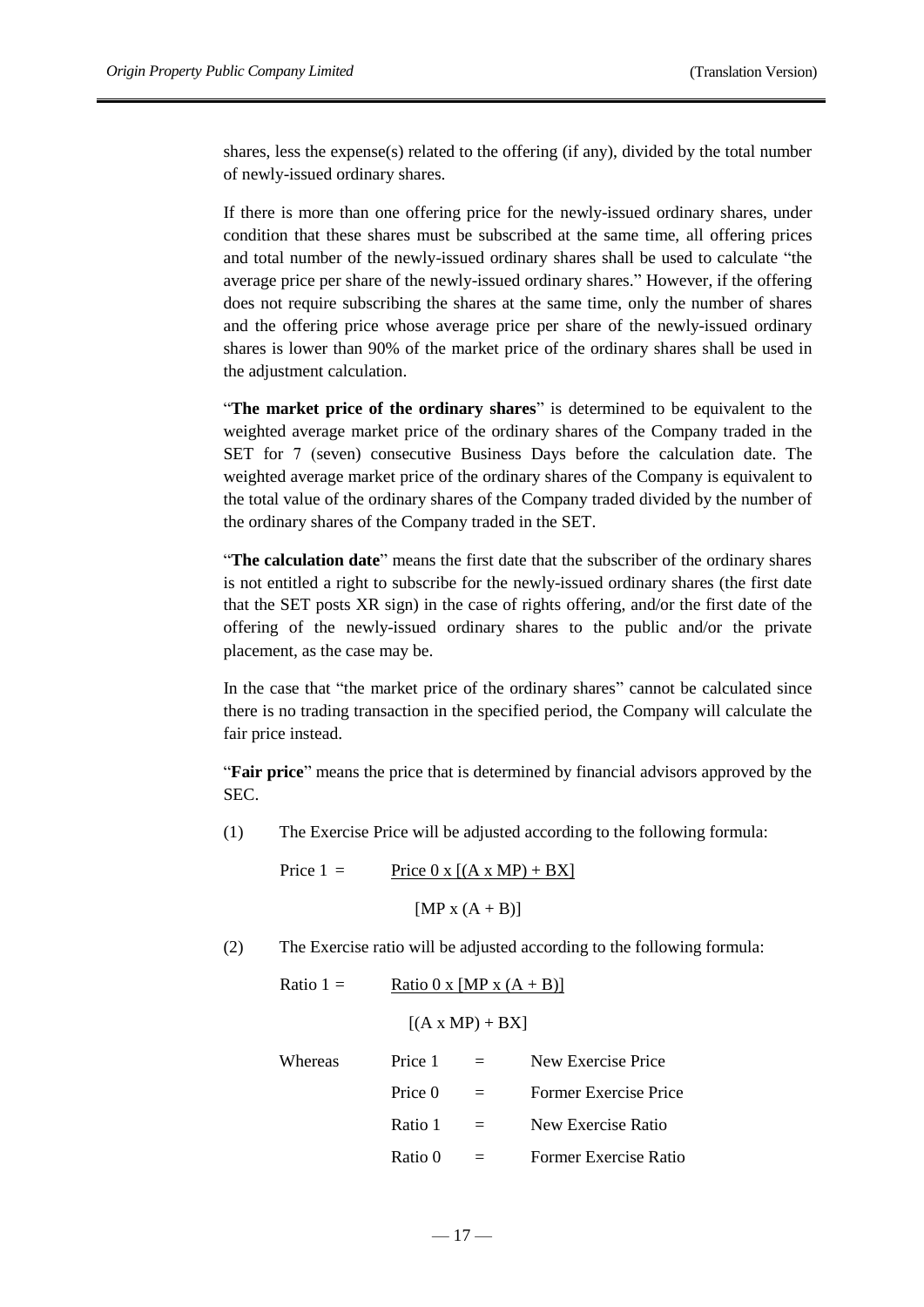| MP |     | The market price per share of the<br>Company's ordinary shares                                                                                                                                                                                                                                                                                                                                   |
|----|-----|--------------------------------------------------------------------------------------------------------------------------------------------------------------------------------------------------------------------------------------------------------------------------------------------------------------------------------------------------------------------------------------------------|
| A  |     | The number of fully paid-up shares on<br>the day prior to the Record Date in<br>which the shareholders have the right to<br>subscribe for the newly-issued ordinary<br>shares in the case of the rights offering<br>and/or the day prior to the first offering<br>date of the newly-issued ordinary shares<br>in case of public offering and/or private<br>placement offering as the case may be |
| B  | $=$ | The number of newly-issued ordinary<br>shares offered to existing shareholders<br>and/or public investors, and/or private<br>placement investors                                                                                                                                                                                                                                                 |
| ВX | $=$ | The proceeds to be received less any<br>expenses (if any) from the issuance of<br>offered<br>existing<br>shares<br>to to<br>new<br>shareholders, and/or to public investors,<br>and/or to private placement investors                                                                                                                                                                            |

1.5.3 When the Company offers to sell its existing shareholders and/or the public and/or by private placement any new security, i.e., convertible debenture or warrants, which gives rights to holders to convert to or purchase ordinary shares of the Company (the "**Newly-Issued Convertible Securities**") at "the average price of newly-issued ordinary shares reserved to accommodate the rights" lower than 90% of "the market price of the ordinary shares".

The change of the Exercise Price and the Exercise Ratio shall have an immediate effect from the date that the subscribers of the ordinary shares are not allotted with the rights to purchase the Newly-issued Convertible Securities (the first date that the SET posts an XR sign) in the case of rights offering, and/or the first date of the offering of the newly-issued ordinary shares to the public and/or the private placement, as the case may be.

"**The average price of newly-issued ordinary shares reserved to accommodate the rights**" is calculated from the total proceeds obtained by the Company from such offering of the Newly-issued Convertible Securities, less the expense(s) related to the offering (if any), plus the total proceeds that will be obtained from the exercise of the rights to purchase the ordinary shares, divided by total number of newly-issued ordinary shares reserved to accommodate the rights.

If there is more than one offering price for the Newly-issued Convertible Securities, under condition that these securities must be subscribed at the same time, all offering prices and total number of offering shares shall be used to calculate "the average price of newly-issued ordinary shares reserved to accommodate the rights." However, if the offering does not require subscribing the securities at the same time, only the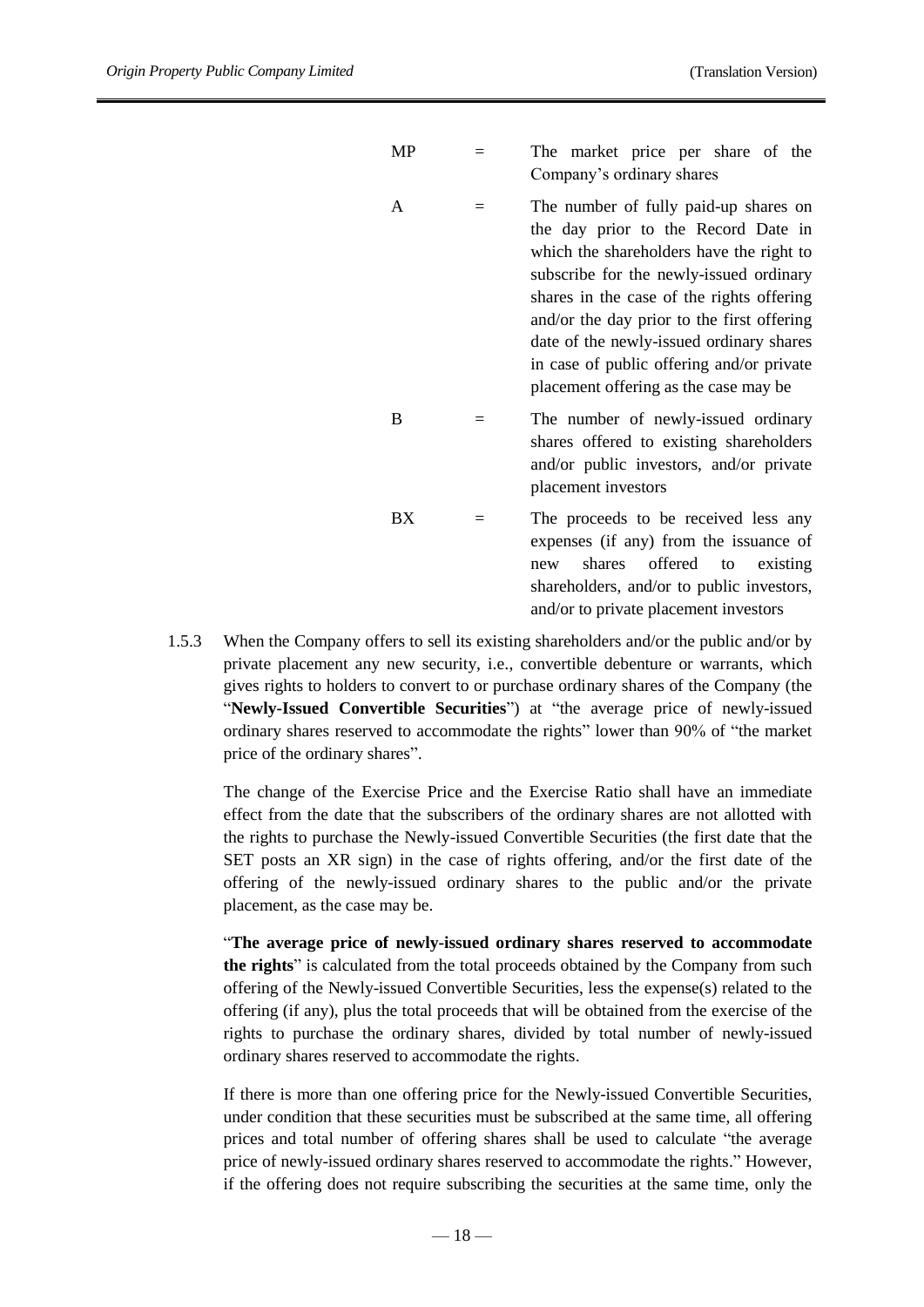number of offering shares and the offering price whose average price of the newlyissued ordinary shares reserved to accommodate the rights is lower than 90% of the market price of the ordinary shares shall be used in the adjustment calculation.

The "**market price of the ordinary shares**" shall be calculated as stated in Clause 1.5.2

The "**calculation date**" means the first date that the subscribers of the ordinary shares are not entitled to the rights to purchase the Newly-issued Convertible Securities in the case of rights offering, and/or the first date of the offering of the newly-issued ordinary shares to the public and/or the private placement, as the case may be.

(1) Exercise Price will be adjusted according to the following formula:

$$
Price 1 = \frac{Price 0 x [(A x MP) + BX]}{[MP x (A + B)]}
$$

(2) Exercise Ratio will be adjusted according to the following formula:

Ratio 1 = 
$$
\underline{\text{Ratio } 0 \times [\text{MP } x (A + B)]}
$$

 $[(A \times MP) + BX]$ 

| Whereas: | Price 1 | $=$ | New Exercise Price                                                                                                                                                                                                                                                                                                                                                                                                  |
|----------|---------|-----|---------------------------------------------------------------------------------------------------------------------------------------------------------------------------------------------------------------------------------------------------------------------------------------------------------------------------------------------------------------------------------------------------------------------|
|          | Price 0 | $=$ | Former Exercise Price                                                                                                                                                                                                                                                                                                                                                                                               |
|          | Ratio 1 | $=$ | New Exercise Ratio                                                                                                                                                                                                                                                                                                                                                                                                  |
|          | Ratio 0 | $=$ | Former Exercise Ratio                                                                                                                                                                                                                                                                                                                                                                                               |
|          | MP      | $=$ | The market price per share of the<br>Company's ordinary shares                                                                                                                                                                                                                                                                                                                                                      |
|          | A       | $=$ | The number of fully paid-up shares on<br>the day prior to the Record Date in<br>which the shareholders have the right to<br>subscribe<br>for<br>the<br>Newly-issued<br>Convertible Securities in the case of the<br>rights offering and/or the day prior to the<br>first offering date of the newly-issued<br>ordinary shares in case of public offering<br>and/or private placement offering as the<br>case may be |
|          | B       | $=$ | The number of newly-issued ordinary<br>shares reserved to accommodate the                                                                                                                                                                                                                                                                                                                                           |

shares reserved to accommodate the rights offered to existing shareholders and/or public investors, and/or private placement investors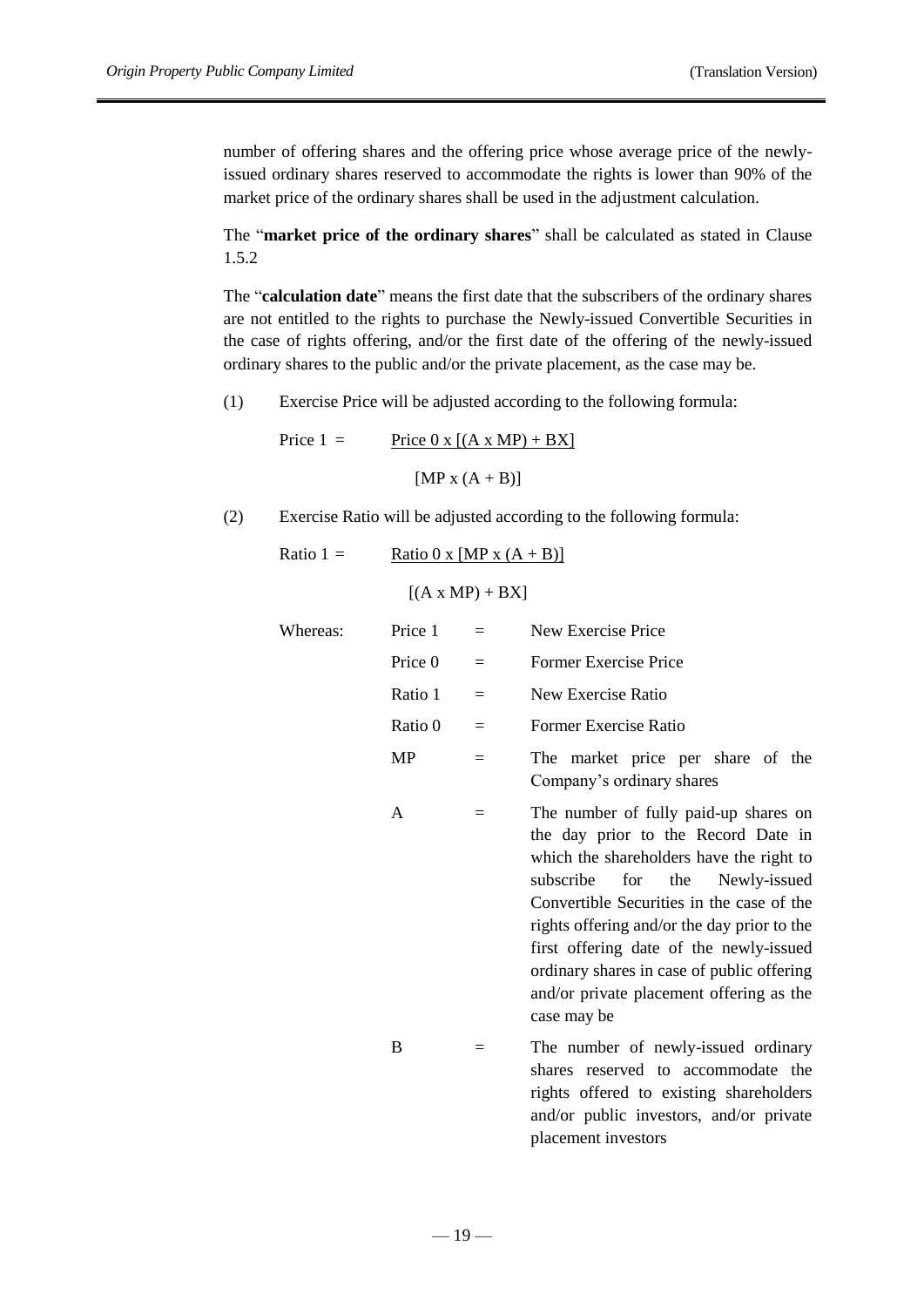- $BX =$  The proceeds to be received less any expenses (if any) from the issuance of the Newly-issued Convertible Securities offered to existing shareholders, and/or to public investors, and/or to private placement investors
- 1.5.4 When the Company pays out dividend in full or in part in the form of ordinary shares to the shareholders of the Company, the change of the Exercise Price and the Exercise Ratio shall have an immediate effect from the date that the subscribers of the ordinary shares have no rights to receive the stock dividend (the first date that the SET posts an XD sign).
	- (1) Exercise Price will be adjusted according to the following formula:

$$
Price 1 = \underline{Price 0 x A}
$$
\n
$$
(A + B)
$$

(2) Exercise Ratio will be adjusted according to the following formula:

Ratio 1 = 
$$
\underline{\text{Ratio } 0 \times (A + B)}
$$

A Whereas Price 1 = New Exercise Price Price 0 = Former Exercise Price Ratio 1 = New Exercise Ratio Ratio 0 = Former Exercise Ratio A = The number of fully paid-up shares on the day prior to the Record Date on which the shareholders are entitled to stock dividend B = The number of newly-issued ordinary shares in form of stock dividends

1.5.5 When the Company makes a cash dividend payment at a rate higher than 100% of the net profit of the Company's separated financial statements after taxes, and after the deduction of retained loss and legal reserves for any accounting period during the terms of the Warrants, the change of the Exercise Price and the Exercise Ratio shall have an immediate effect from the date that the shareholders of the ordinary shares have no rights to receive such cash dividend (the first date that the SET posts an XD sign).

Also, the rate of the cash dividend paid to shareholders shall be calculated by dividing the dividend paid from operational performance in each accounting period by net profit after taxes and after the deduction of retained loss and legal reserves (separated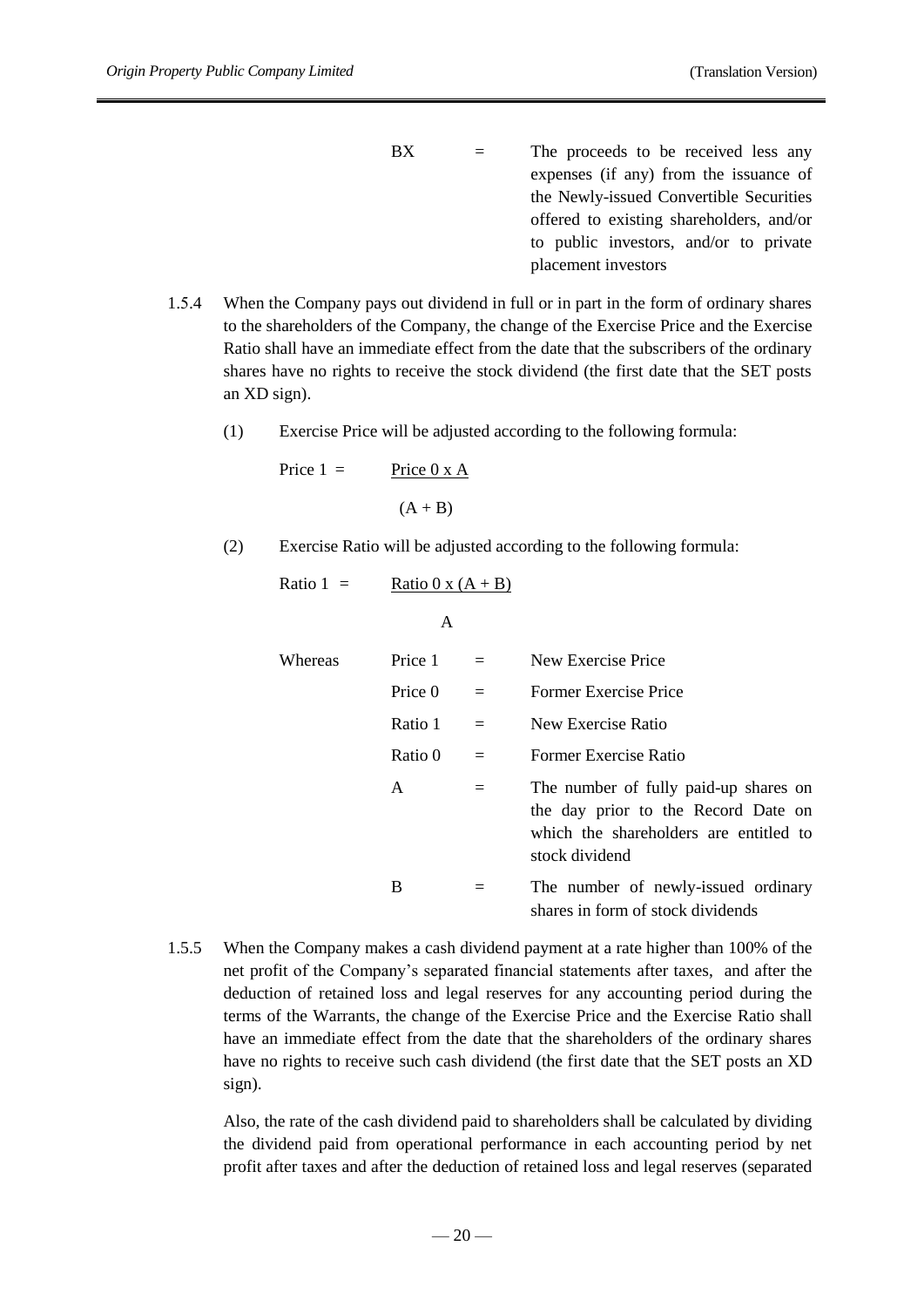financial statement) of that operational performance in the same period. The actual dividend paid shall also include all interim dividend payments made during that accounting period.

"**The calculation date**" means the first day the purchasers of the Company's ordinary shares are not entitled to receive dividends (the first day the XD sign is posted).

(1) Exercise Price will be adjusted according to the following formula:

Price  $1 =$  Price  $0 \times [MP - (D - R)]$ MP

(2) Exercise Ratio will be adjusted according to the following formula:

| Ratio $1 =$ | Ratio 0 x MP     |                   |                                                                                                                                                                                                                                          |
|-------------|------------------|-------------------|------------------------------------------------------------------------------------------------------------------------------------------------------------------------------------------------------------------------------------------|
|             | $[MP - (D - R)]$ |                   |                                                                                                                                                                                                                                          |
| Whereas     | Price 1          | $=$               | New Exercise Price                                                                                                                                                                                                                       |
|             | Price 0          | $=$               | Former Exercise Price                                                                                                                                                                                                                    |
|             | Ratio 1          | $=$               | New Exercise Ratio                                                                                                                                                                                                                       |
|             | Ratio 0          | $=$               | Former Exercise Ratio                                                                                                                                                                                                                    |
|             | MP               | $=$               | the market price per share of the<br>Company's ordinary shares                                                                                                                                                                           |
|             | D                | $=$               | Dividends per share being paid<br>to<br>shareholders                                                                                                                                                                                     |
|             | R                | $\qquad \qquad =$ | Dividends per share paid out of 100%<br>the net profit of separated financial<br>statement after taxes and after deduction<br>of retained loss and legal reserves by all<br>listed shares entitled to received such<br>dividend payments |

- 1.5.6 If there are events not mentioned in Clauses 1.5.1 1.5.5 that may impair the benefits of Warrant Holders, the Company shall consider and determine the adjustment of the Exercise Price and/or the Exercise Ratio (or adjust the unit of Warrants instead of the Exercise Ratio). The adjustment shall not lessen the benefits of shareholders and be deemed ultimatum. The Company will notify the SEC and the SET of relevant details thereof within 15 days since the day the event causing the adjustment occurs.
- 1.5.7 The calculation of adjustments to the Exercise Price and Exercise Ratio in accordance with Clauses from 1.5.1 to 1.5.6 are independent from one another. In case that more than one circumstance simultaneously occurs the calculation of adjustment shall be made in a respective order of Clauses 1.5.1, 1.5.5, 1.5.4, 1.5.2, 1.5.3 and 1.5.6 with a three-decimal digit number for each calculation step for the Exercise Price and the Exercise Ratio.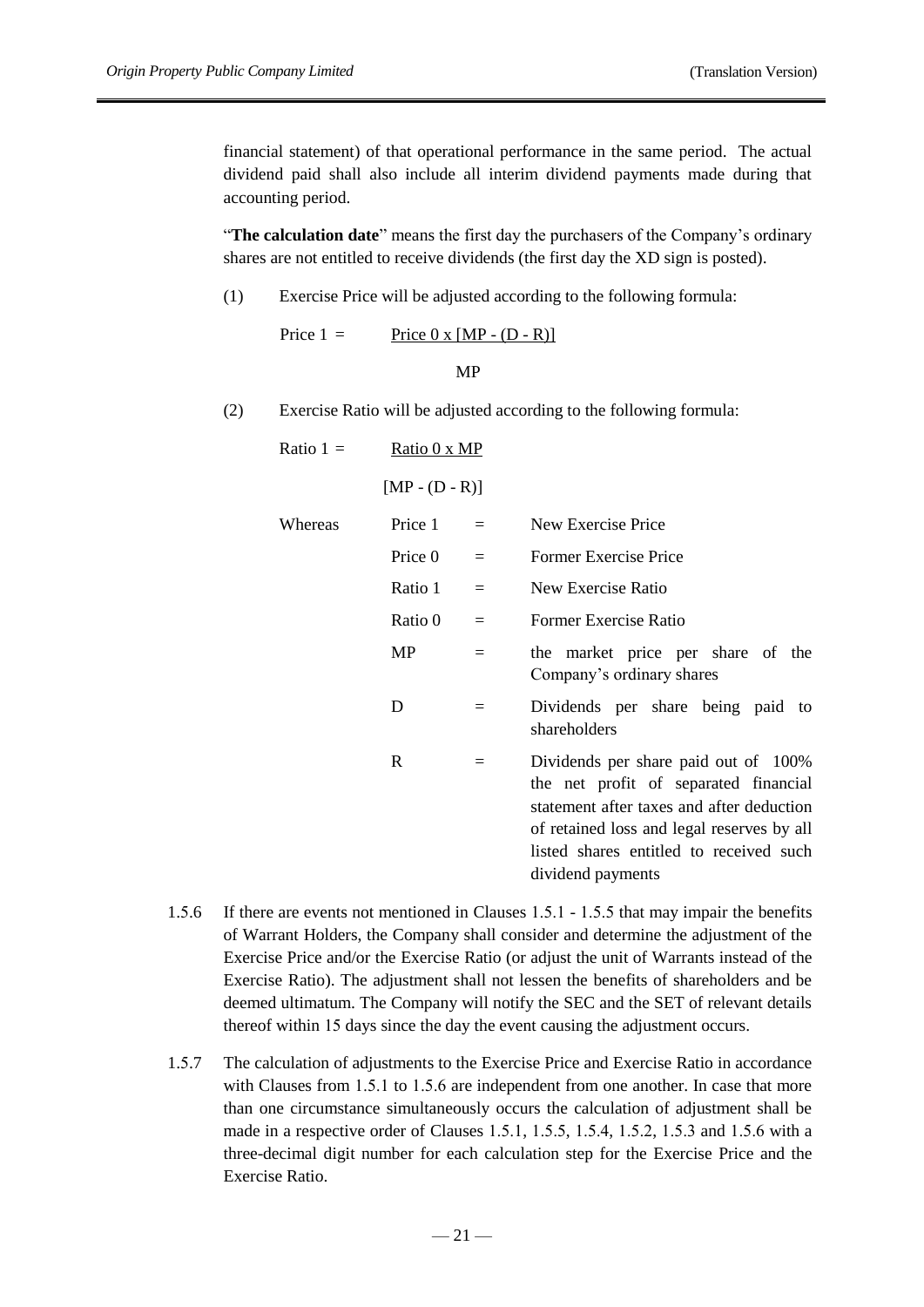1.5.8 The calculation of the adjustment to the Exercise Price and the Exercise Ratio in accordance to Clauses 1.5.1 - 1.5.6 shall not cause the increase in the new Exercise Price and/or decrease in Exercise Ratio, except in the case of the share consolidation. The proceeds from the exercise of warrants shall be calculated from the new Exercise Price after the adjustment (in three decimals) multiplies by the number of ordinary shares. (The number of ordinary shares is calculated from multiplying the new Exercise Ratio by the number of Warrants exercised. A fraction of share shall be discarded.) If the calculation of proceeds from the exercise of warrants is in a fraction, the calculation shall be maintained at 2 decimal places.

In the event that an adjustment of such Exercise Price causes the new Exercise Price to be lower than the par value of the ordinary shares of the Company, the par value shall be used as a new Exercise Price instead. The Exercise Ratio shall be the ratio calculated from Clauses 1.5.1 - 1.5.6 stated above.

- 1.5.9 The Company may consider the adjustment of the Exercise Price along with the issuance of new Warrants instead of adjustment of the Exercise Ratio.
- 1.5.10 Regarding the adjustment of the Exercise Price and the Exercise Ratio from Clauses 1.5.1 - 1.5.6 and/or issuing new Warrants instead of the adjustment of the Exercise Ratio in Clause 1.5.9, the Company will make a notification regarding the details of the reason for adjustment, calculation, new Exercise Price, new Exercise Ratio, effective date of the adjustment and number of new Warrants issuing instead of the adjustment of the Exercise Ratio. The notification will be made for Warrant Holders via the SET's electronic system (SETSMART/ELCID) within 1 Business Day after the adjustment becomes effective, and the Company shall notify the adjustment to the SEC and the SET within 15 days since the effective date of the amendment.

#### 1.6 **Amendment of the Rights and Conditions of Warrants**

- 1.6.1 For the right adjustments in Clause 1.5 and any amendment to the Terms that might have an insignificant impact on Warrant Holders such as the amendment of exercise procedures, any amendment that enhances the benefits of Warrant Holders, any amendment that does not deprive of rights of Warrant Holders, any amendment in compliance with the relevant law, rules, regulations, notifications of the SEC and of any other regulators, the Company shall proceed after notifying the SEC, without obtaining consent from Warrant Holders.
- 1.6.2 Any amendment to the Terms other than as stated in Clause 1.6.1 must obtain the consent from the Company and the Warrant Holders' Meeting.

Any amendment to the Terms under Clause 1.6.2, except for those stated in Clause 1.5, must obtain not less than 50% vote of the Warrant Holders who participated in and have the right to vote in the Warrant Holders' Meeting.

In this regard, the Company will notify the SEC, the SET and the Registrar of the Warrants of any amendment to the Terms and shall procure for a distribution of such amendment within 15 days since the effective date of the amendment.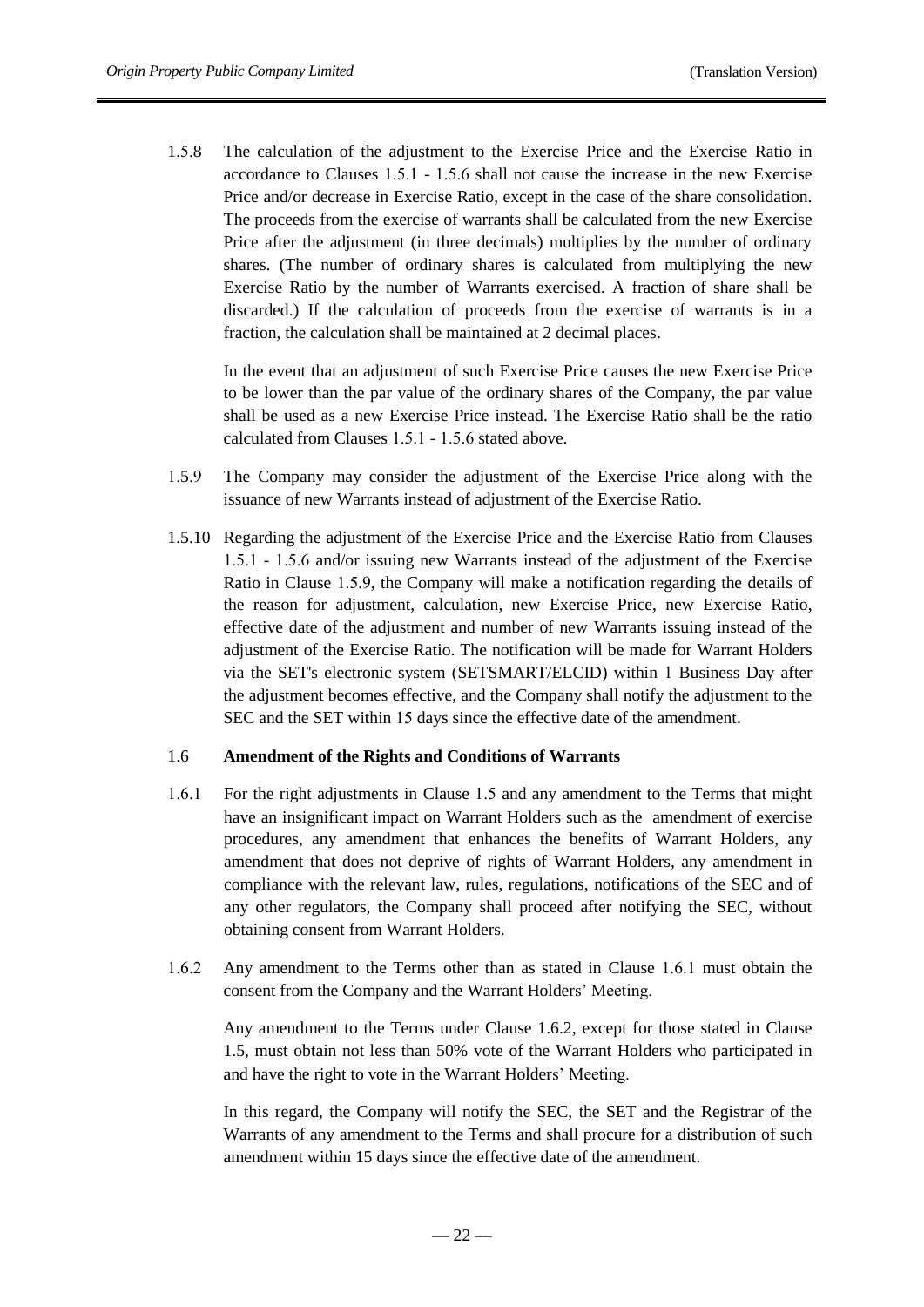- 1.6.3 Any amendment to the Terms in any case must not contradict to Notification ThorChor. 34/2551 or any law, rules, regulations, or notifications of the SEC. This includes any amendment after the Company has obtained an approval of Warrants issuance from the SEC.
- 1.6.4 The Warrants Issuer and Warrant Holders are not able to request for an amendment in the Exercise Ratio, the Exercise Price and the expiry date of the Warrants, except an amendment in accordance with the right adjustment and the relevant law, rules, regulations, or notifications of the SEC and the SET.

If there is any amendment to the Terms according to Clauses 1.6.1 and 1.6.2, the Company shall notify the Warrant Holders and send the amended Terms to them within 15 days after the Warrant Holders has officially submitted a request for amendment. The amended Terms should also be sent to the SET and the Registrar of the Warrants by the next Business Day after the date of Warrant Holders' meeting, and to the SEC within 15 days after the date of Warrant Holders' meeting.

# 1.7 **Warrant Holders' Meeting**

Any call for Warrant Holders' meeting should be processed as follows:

- 1.7.1 The Company has the right to call for a Warrant Holder's Meeting at any time; however, the Company will convene a Warrant Holders' Meeting without delay to seek for approval in proceeding any procedures within 30 days since the following events take place:
	- a) In case there is any significant amendment to the Terms proposed by either the Company or by any Warrant Holders as stated in Clause 1.6; or
	- b) In case there is an event that could significantly affect Warrant Holders' benefits or the Company's capability in upholding its obligation in complying with the Terms.
	- c) Warrant Holders who have not exercised their rights or have partially exercised their rights holding altogether at least 25% of total issued Warrants may submit a joint petition to request the Company to convene a Warrant Holders' Meeting. The reason for convening a meeting must be clearly stated in such petition, and the Company will hold a Warrant Holders' Meeting within 30 days after the date of receipt of such petition.

In the event that the Warrant Holders' Meeting is held, the Company shall schedule the date to determine the names of Warrant Holders in compliance with the Securities and Exchange Act B.E. 2535 (1992) (including any amendment thereto) in order to determine the rights of the Warrant Holders to attend and cast vote in the meeting, for no longer than 21 days prior to the date of Warrant Holders' meeting. In this regard, the SET will suspend the Warrants from its trading status (SP sign) 3 Business Days prior to the Book closing date for the transfer of Warrants or within the period as specified by the SET.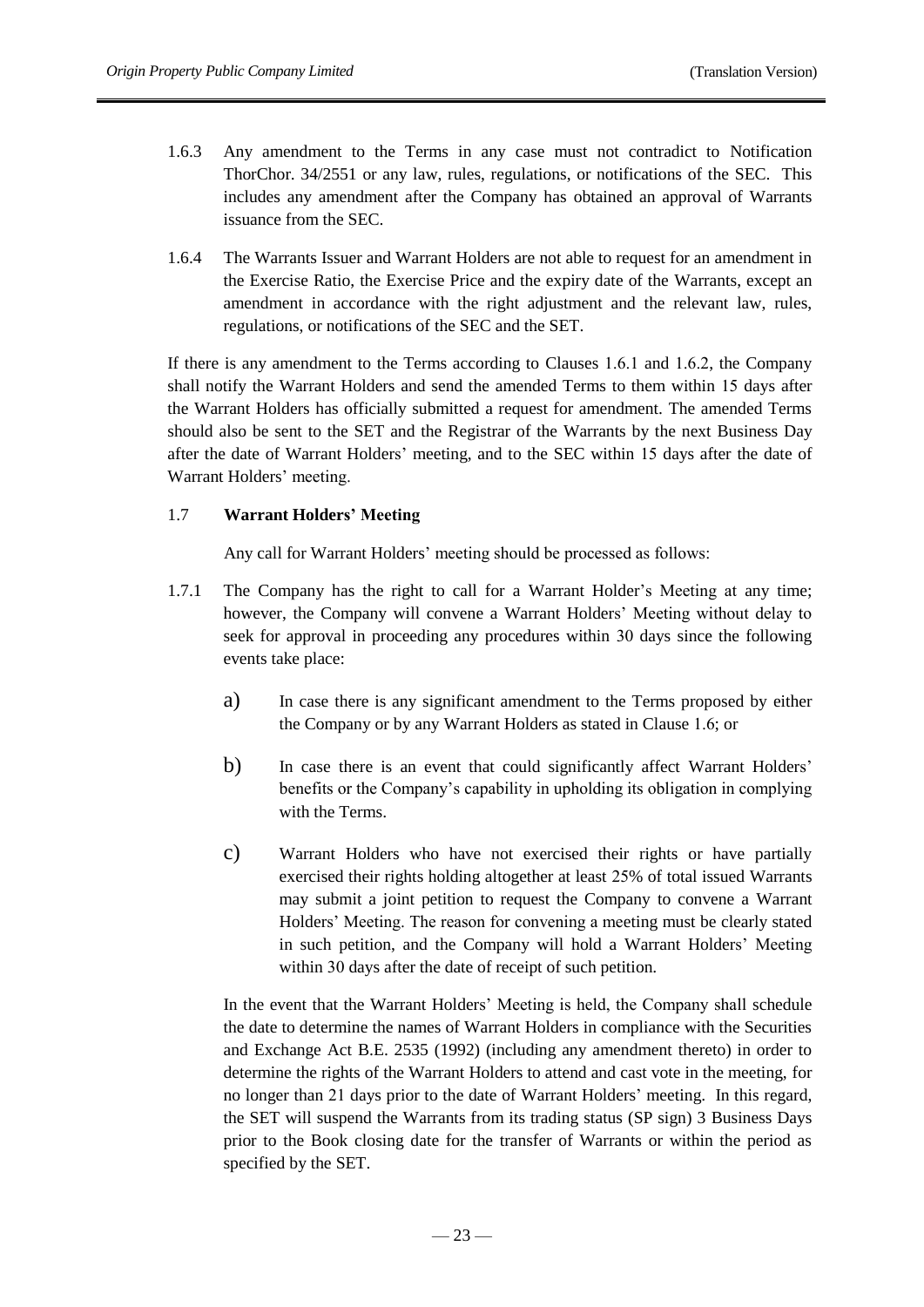- 1.7.2 The Warrant Holders' Meeting is convened either by Warrant Holders who have not exercised/ partially exercised their rights or by the Board of Directors of the Company, and the Company shall prepare the invitation letter specifying the meeting venue, the meeting date, the meeting time, the person who requests for the meeting and the meeting agenda. Such invitation letter shall be sent at least 7 days prior to the meeting date to the Warrant Holders who have not exercised their rights or have partially exercised their rights whose names appear in the Warrants Register Book, and to be posted on SETSMART/ELCID to specify their rights in the meeting.
- 1.7.3 In the Warrant Holders' Meeting, Warrant Holders who are entitled to attend the meeting and to cast their votes can give a proxy to any person to attend the meeting and to cast the votes on their behalf by delivering a proxy form to the Chairman of the meeting or the person to be designated by the Chairman prior to the meeting.

Warrant Holders who have their rights to vote in the Warrant Holders' Meeting mean the Warrant Holders who have not exercised or partially exercised their Warrants on the closing date of the Register Book. This excludes parties with conflicting interests who are the Warrant Holders having conflict of interest in a particular agenda item and are not allowed to cast their votes in the resolutions of such agenda items.

- 1.7.4 In casting votes, each Warrant Holders shall have the voting rights equivalent to number of unexercised Warrants or remaining Warrants from a partial exercise. 1 unit of unexercised Warrant is equal to 1 vote.
- 1.7.5 If the Warrant Holders' Meeting is held by the Company, the Chairman of the Company or the person to be designated by the Chairman will act as a Chairman of Warrant Holders' Meeting. If the Chairman of the Company or the person to be designated by the Chairman does not attend the Warrant Holders' Meeting, the Chairman of the Meeting can be a person Warrant Holders nominated and voted for. In either case, the Chairman of the Meeting has no right to make a final decision.
- 1.7.6 To form the quorum, there must be at least five (5) Warrant Holders or the representatives who have not exercised their rights or have partially exercised their rights and/or the power of attorney holding altogether at least 25 per cent of total unexercised Warrants or partially exercised Warrants.
- 1.7.7 In the case where a Warrant Holders' Meeting has delayed for 45 minutes and the quorum is still not formed, the meeting will be cancelled. If the Warrant Holders' Meeting was called by the Company's Board of Directors, the Company shall reconvene the Warrants Holders' Meeting in not less than 7 days but within 14 days from the date of the first Warrants Holders' Meeting and a new invitation letter shall be sent to Warrant Holders and the SET as stated in the aforementioned clause. In this latter Warrant Holders' Meeting, quorum is not needed. The meeting attendance's criteria as stated in the first paragraph will not apply.
- 1.7.8 The resolutions of the Warrant Holders' Meeting shall comprise at least 50% of total units of unexercised Warrants or remaining Warrants from a partial exercise of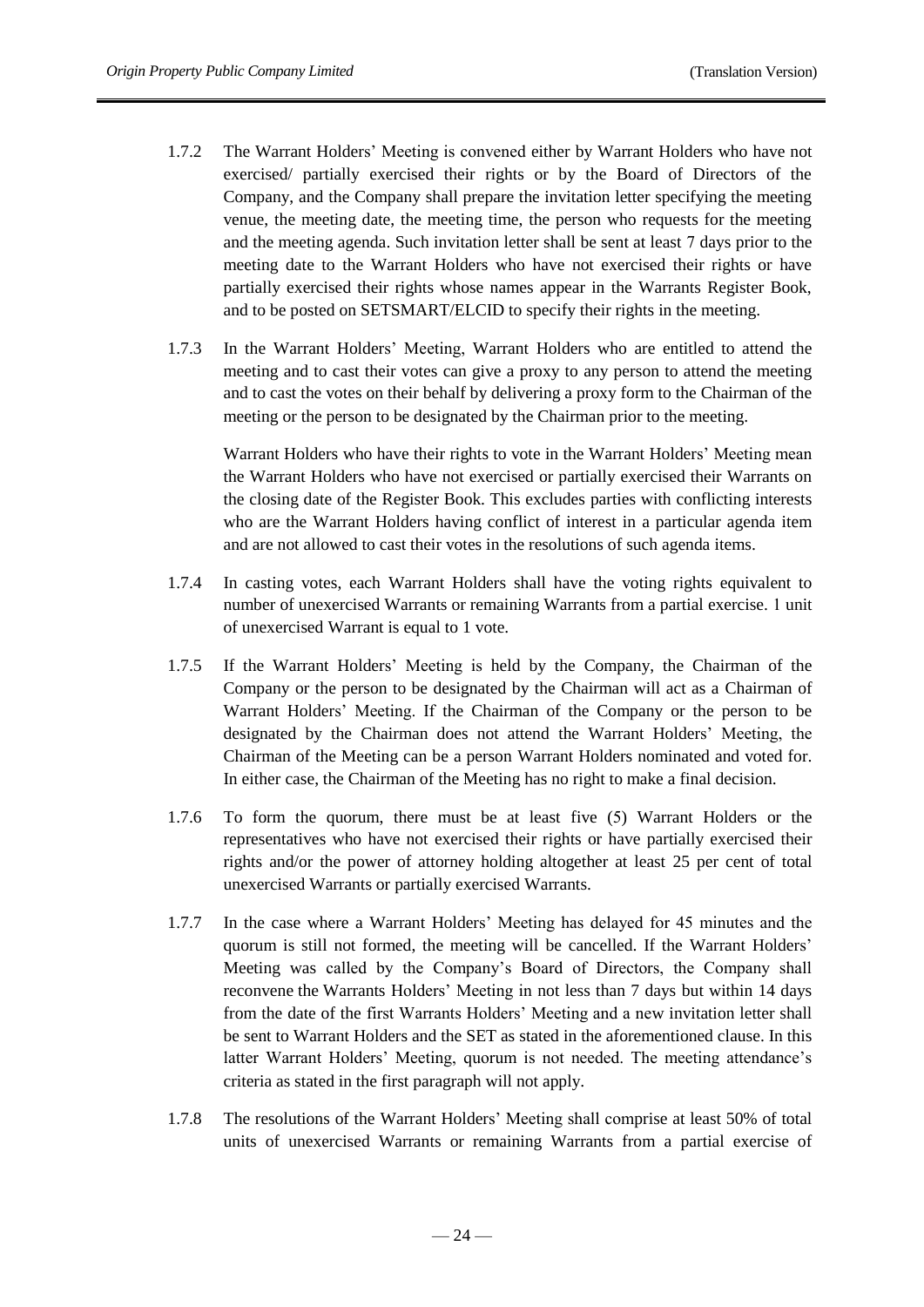Warrants Holders who attend the meeting and are entitled to cast their votes in such agenda.

- 1.7.9 Any resolutions approved by the Warrant Holders' Meeting shall be binding all Warrants Holders no matter if they attend the meeting or not.
- 1.7.10 After the Warrant Holders' meeting, the Company shall notify the resolutions of the meeting to the Warrant Holders through SETSMART/ELCID as soon as possible.
- 1.7.11 The Company will prepare the minutes of all meetings and it shall keep copies of such minutes at the Company's head office. The meeting minutes with the Chairman's signature is considered to be complete and properly carried out. The Company shall send the meeting minutes to the SET and SEC within 14 days from the date of Warrant Holders' Meeting.
- 1.7.12 The Company, the person designated by the Company or the Company's legal advisor is entitled to participate in the Warrant Holders' Meeting to express their opinion or provide clarification.
- 1.7.13 The Company will be responsible for all expenses relevant to the meeting.
- 1.7.14 The Company will amend the Terms pursuant to the resolutions of Warrant Holders' Meeting after the meeting date. Then, the Company shall inform the SEC and the SET with written documents about the amendment to the Terms within 15 days after the meeting date.
- 1.7.15 If the Company could not convene the Warrant Holders' Meeting within the expiration of the Warrants, the meeting shall be deemed cancelled and did not happen.

# **1.8 Compensation in the event that the Company is unable to provide ordinary shares for the exercise of Warrants**

The Company will compensate the Warrant Holders as follows:

- 1.8.1 The Company will only compensate Warrant Holders who lodge the Exercise Notification Form on each Exercise Date but the Company is unable to provide a sufficient number of Reserved Shares. In this regard, the amount of compensation shall be calculated in accordance to Clause 1.8.3 except for the case stated under Warrants Transfer Restriction as in Clause 2 below.
- 1.8.2 Such compensation as mentioned in Clause 1.8.1 shall be paid by a check crossed "A/C payee only" sent by a registered mail to the address stated in the Exercise Notification Form within 14 Business Days from the Exercise Date. In case the Company is not able to compensate the Warrant Holders within the specified period, the Warrant Holders will receive the interest at the rate of 7.5% per annum in which the amount of interest received will be calculated for the period after the specified 14 Business Days until the day the Warrant Holders receive their compensation. However, in whatsoever case that the Company correctly delivers a check, draft, bill of exchange, or payment order from the bank crossed "A/C payee only" via registered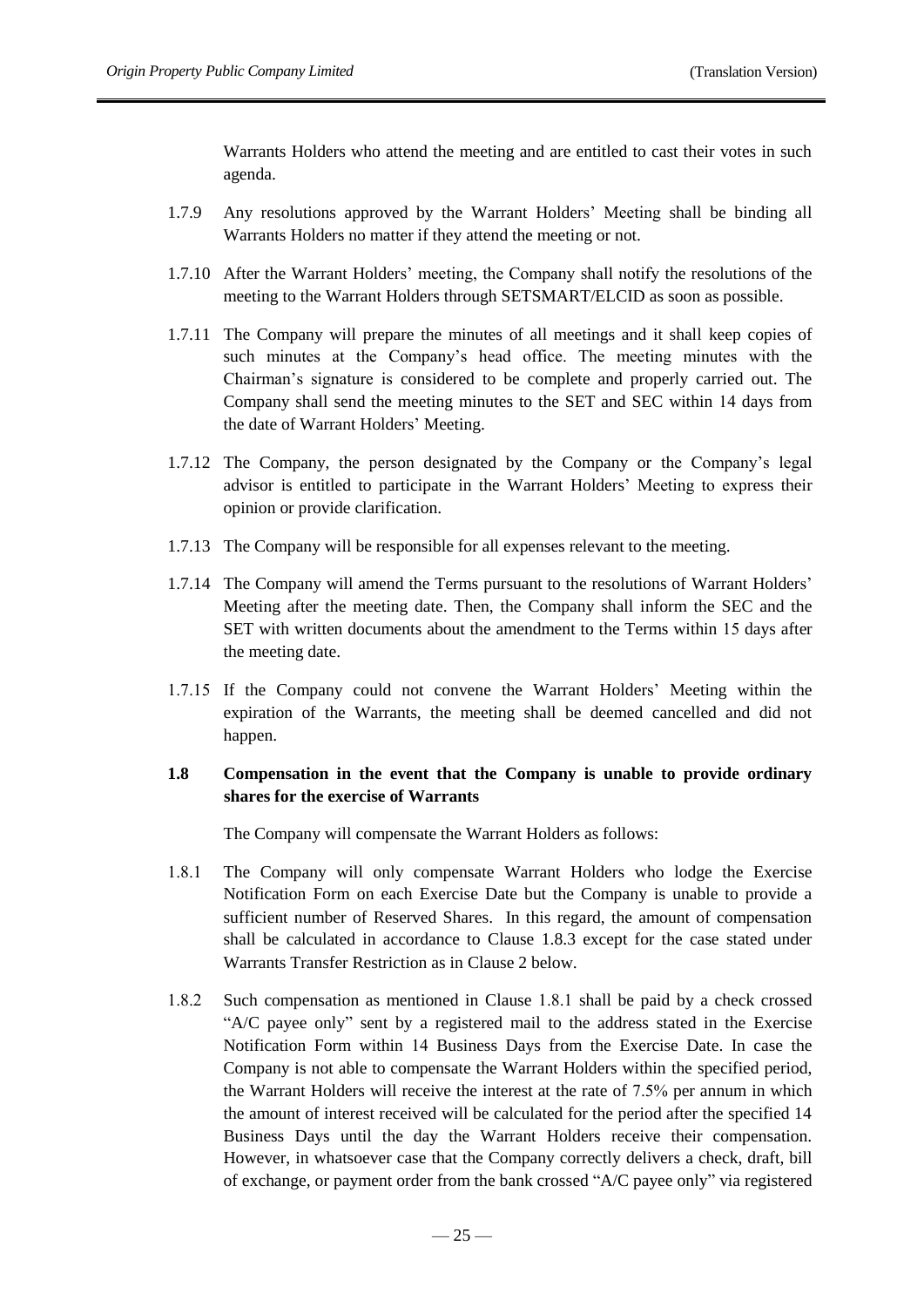mail to the address specified in the Exercise Notification Form, the Company will deem that the Warrant Holders have already been compensated and have no right to claim for any interest and other compensation further.

1.8.3 The calculation of the loss that the Company shall compensate to the Warrant Holders is as follows:

Loss per 1 unit of Warrant =  $B \times [MP - EP]$ 

| Whereas | B         | The number of shares that could not be<br>provided and/or increased in accordance<br>with the new Exercise Ratio per 1 unit                                                  |
|---------|-----------|------------------------------------------------------------------------------------------------------------------------------------------------------------------------------|
|         | <b>MP</b> | The closing price of the Company's ordinary<br>shares as of the Exercise Date that the<br>Warrant Holders state their intention to<br>exercise Warrants in the Exercise Date |
|         | EP        | The Exercise Price of the Warrants or the<br>adjusted Exercise Price                                                                                                         |

1.8.4 The compensation mentioned in this clause shall be deemed as final.

In the case that the Warrant Holders are foreign (both persons and juristic persons) and are not able to exercise the Warrants because of the foreign limit of 40% of the Company's issued and paid-up shares, the Company will not compensate for the damage or proceed further for such foreign Warrant Holders, and such persons shall not have the right to claim additional damages or compensation.

#### **1.9 Status of the Warrants During the Notification Period**

From the day that the Warrant Holders submitted their Exercise Notification Form expressing their intention to exercise the Warrants Form until the day before the Registrar records the Warrant Holders as shareholders in the shareholder Register Book, the Company shall regard the aforementioned Warrant Holders in the same status as other Warrant Holders who have not declared their intentions to exercise their Warrants. Starting from the day the Registrar records the names of Warrant Holders, who submitted their Exercise Notification Form expressing their intention to exercise the Warrants, as shareholders in the shareholder Register Book and the Company registers the increased paid-up capital with the Ministry of Commerce, the Company shall regard the aforementioned Warrant Holders in the same status as shareholders of the Company.

In the case where there is a rights adjustment during the period where the Company has not yet registered the increased paid-up capital (resulted from the Warrants being exercised) with the Ministry of Commerce, the rights of Warrant Holders who had already exercised their rights will be adjusted accordingly. The Company will proceed on issuing additional shares to the Warrant Holders as soon as possible to ascertain that the Warrant Holders receive a number of shares as they would have received if they were to exercise the Warrants subsequent to the rights adjustment.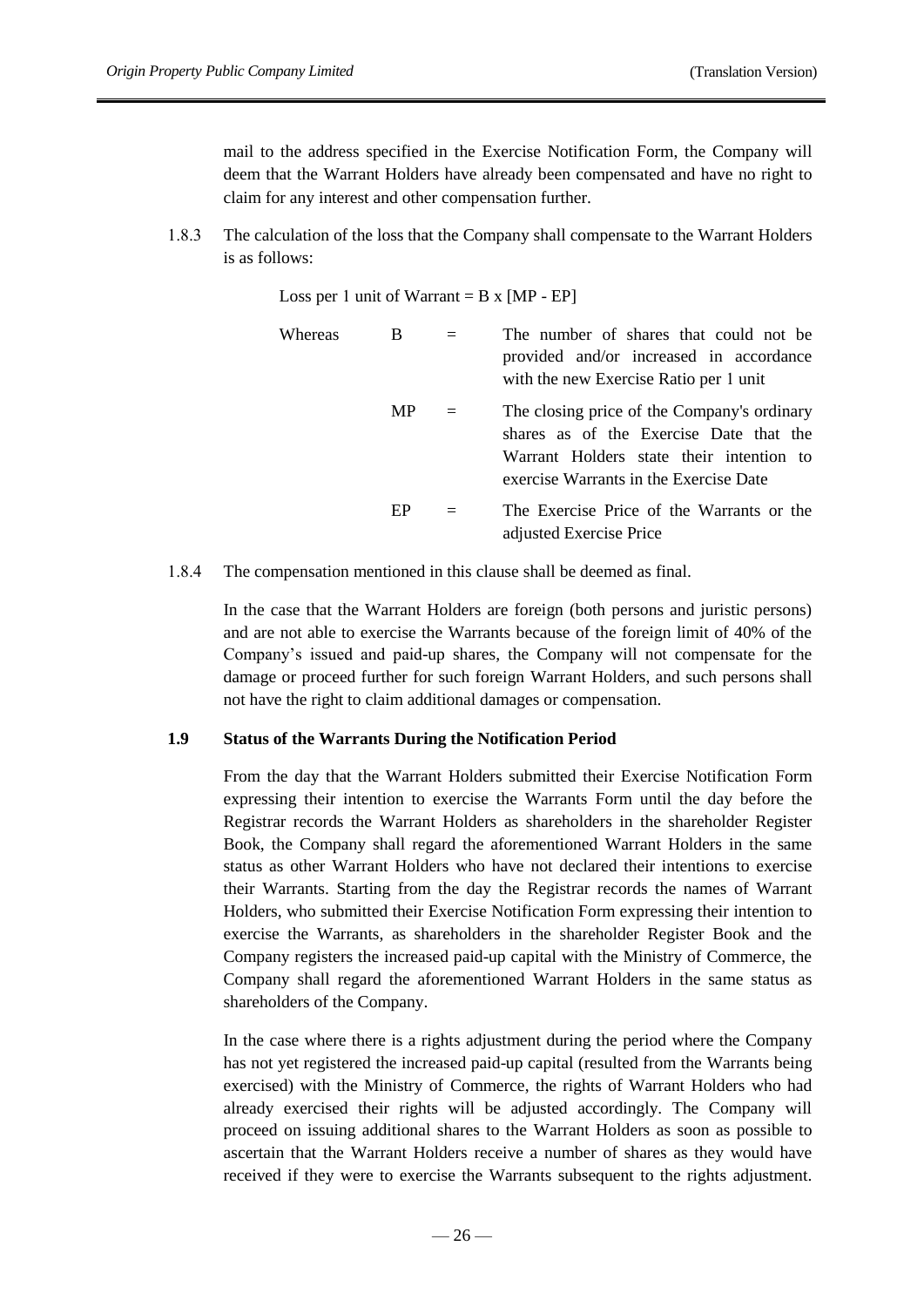The Warrant Holders may receive the additional shares after the previously received shares, but not later than 45 days from the right adjustment date.

### **1.10 Status of New Ordinary Shares as a Result of Exercising Warrants**

The Company will apply with the Ministry of Commerce for the registration of an increase in its paid-up capital within 14 days after the Company receives full payments for the exercised shares on the Exercise Date. The Company will then record names of relevant Warrant Holders as holders of the relevant number of ordinary shares calculated upon the exercise in the share Register Book of the Company. The ordinary shares issued as a result of exercising the Warrants will have the same rights and conditions as the existing ordinary shares of the Company on the day the Registrar recorded the names of the Warrant Holders as shareholders in the share Register Book and the Ministry of Commerce acknowledged the registration of the increased paid-up capital of the Company.

# **1.11 Resolutions of Ordinary General Meeting of Shareholders to Issue Reserved Shares to Accommodate the Exercise of Warrants**

Board of Directors Meeting No. 10/2017, convened on 23 September 2017, and Extraordinary General Meeting of Shareholders No. 2/2017, convened on 14 November 2017, resolved as follows:

- Approved the issuance of the Warrants amounting to 406,574,337 units, in order to allocate to the shareholders of the Company proportionate to their respective shareholdings (Rights Offering), at the ratio of 4 existing ordinary shares (at the par value of THB 0.50 per share) to 1 unit(s) of the Warrants (4:1) and the authorisation of the Executive Committee or its delegated person to consider and determine the details with respect to the issuance.
- Approved the increase in the registered capital by THB 203,287,168.50, from the existing registered capital of THB 821,390,425.50, to THB 1,024,677,594, by issuing 406,574,337 newly-issued ordinary shares with the par value of THB 0.50 per share, in order to accommodate the exercise of the ORI-W1 Warrants, and the amendment to Clause 4 of the Memorandum of Association on the registered capital to be in line with the capital increase, as well as the authorisation of the person delegated by the Board of Directors or the Chief Executive Officer, who has the duty to register the amendment of the Memorandum of Association at the Department of the Business Development, Ministry of Commerce, to amend the terms in the Memorandum of Association in accordance with the registrar's order.
- Approved the allocation of 406,574,337 newly-issued shares of the Company at the par value of THB 0.50 per share, in order to accommodate the exercise of the Warrants, at the exercise price under the Warrants of THB 20 per share, and authorisation of the Executive Committee or its delegated person to consider, determine, amend, and change the conditions and details with respect to the allocation.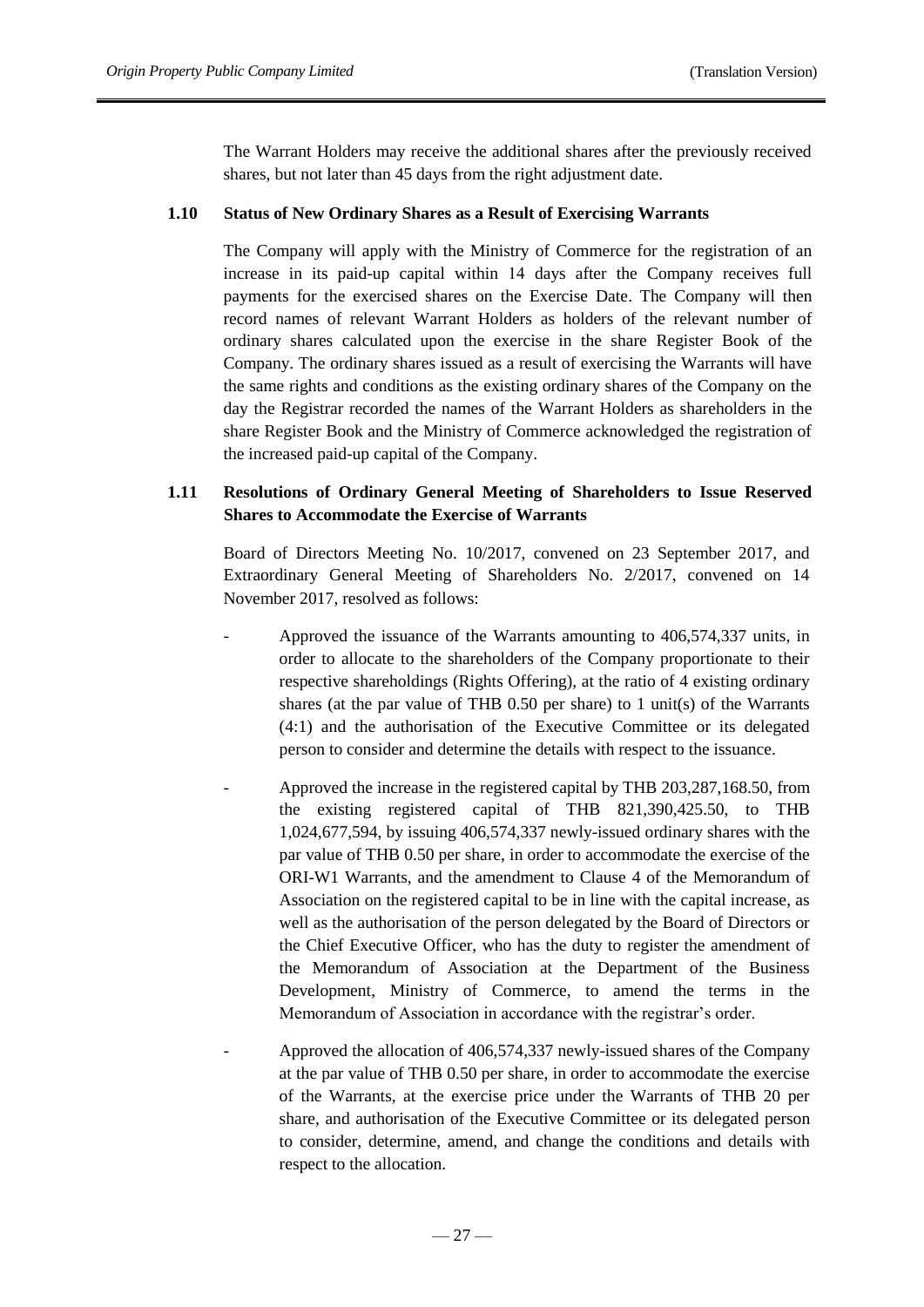# **1.12 Details of Reserved Shares for right to purchase ordinary shares No. 1 ("ORI-W1")**

| <b>Reserved Shares</b>                                    | 406.574.337        | shares                                                                                                               |
|-----------------------------------------------------------|--------------------|----------------------------------------------------------------------------------------------------------------------|
| Par Value                                                 | <b>THB 0.50</b>    | per share                                                                                                            |
| Exercise Price                                            | <b>THB 20</b>      | per share                                                                                                            |
| Total value of the shares after<br>the exercise of rights | THB 203,287,168.50 |                                                                                                                      |
| Percentage of reserved shares                             | 25                 | of total issued and paid-<br>up capital of the<br>Company as at 2 October<br>2017, amounting<br>1,626,297,347 shares |

# **1.13 Procedures in Dealing with the Remaining Shares after the Exercise of All Warrants**

The board of directors and the executive committee shall propose to the shareholders' meeting to allot and/or offer the remaining shares after the exercise of all Warrants in compliance with relevant law, rules and regulations in the Public Limited Companies Act, the notifications of the SET and the SEC.

# **1.14 Secondary Market for Warrants**

The Company will submit the application to list the issued Warrants on the SET within 45 days after the completion of the Warrants allotment.

## **1.15 Secondary Market for Newly-issued Ordinary Shares**

The Company will submit the application to list the ordinary shares resulting from the exercise of Warrants to be traded on the SET within 30 days from the last day of the Exercise Date.

# **1.16 Dilution effect to existing company shareholders and the general public who subscribe for the ordinary shares**

As the allocation is made to the existing shareholders of the Company proportionate to their respective shareholdings (Rights Offering), there shall be no impacts on the shareholders.

Nevertheless, in the case where the Warrants are fully exercised by the shareholders who are not the existing shareholders of the Company, there shall be impacts on the existing shareholders as follows:

# 1. Control Dilution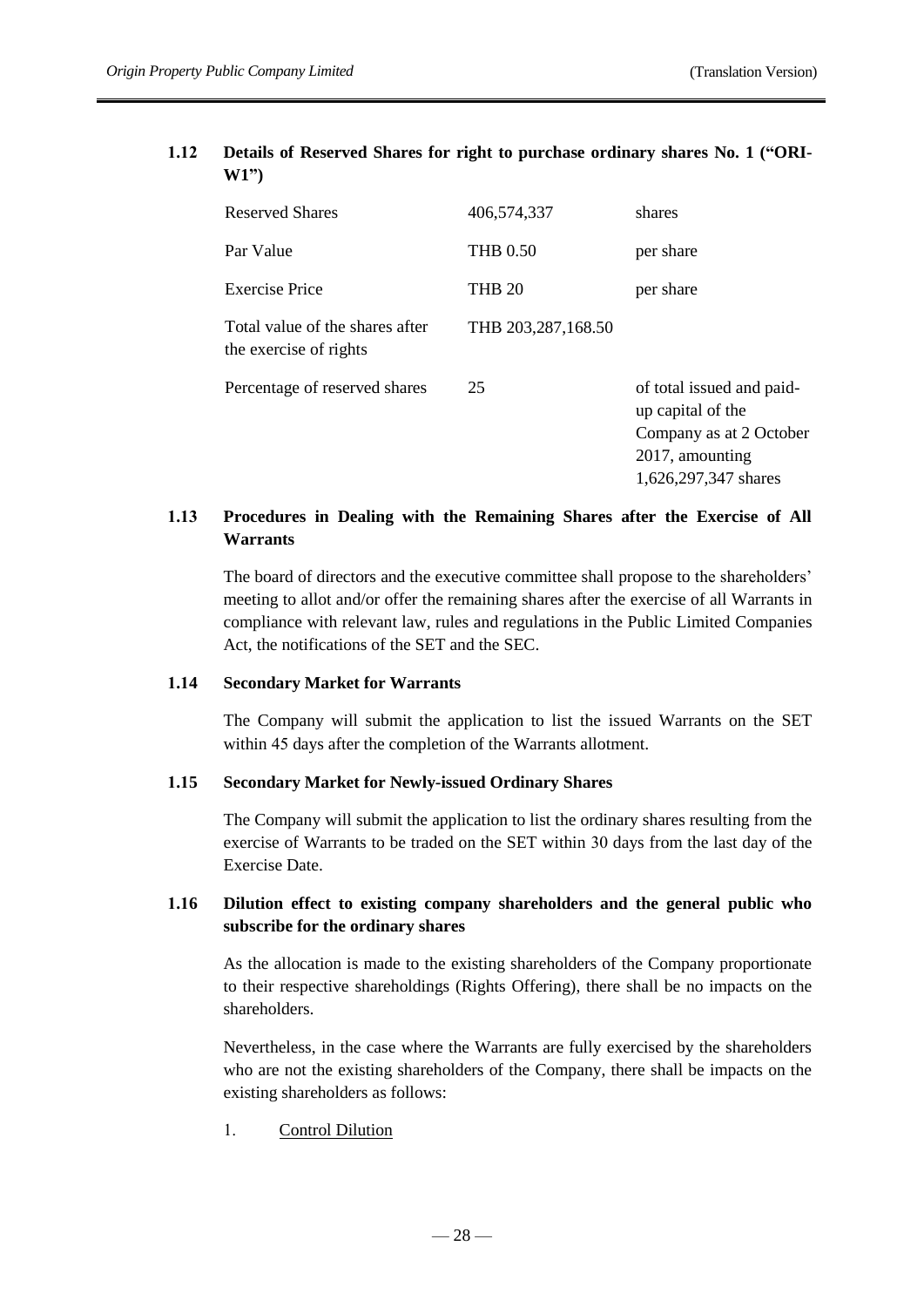$=$  No. of Reserved Shares / No. of Paid-up Shares + No. of Reserve Shares

- $= 406,574,337/$ 1,626,297,347 + 406,574,337
- = 20 percent

Remark: The paid-up shares of 1,626,297,347 shares are the current paid-up shares of the Company as at 2 October 2017.

In this regard, after calculating the control dilution by applying 1,626,297,347 paid-up shares, the result would be 20 percent.

#### 2. Earnings per Share Dilution: EPS Dilution

= (EPS before the offer for sale – EPS after the offer for sale) / EPS before the offer for sale

Whereas:

"EPS before the offer for sale"

- = Net Profit / No. of Paid-up Shares
- $=$  886,806,000 / 1,626,297,347
- = THB 0.55 per share

and

"EPS after the offer for sale"

- = Net Profit / (No. of Paid-up Shares + Reserved Shares)
- $=$  886,806,000 / 2,032,871,684
- $=$  THB 0.44 per share

The net profit used in the calculation is the net profit under the Shareholders' Equity in the Consolidated Financial Statement (for the period ending 1 July 2016 to 30 June 2017) which is equivalent to THB 886,806,000.

Therefore, the EPS Dilution is:

- $=$   $(0.55 0.44) / 0.55$
- $=$  THB 0.20 per share

# **2. Warrants Transfer Restriction**

**2.1 Warrant Transfer**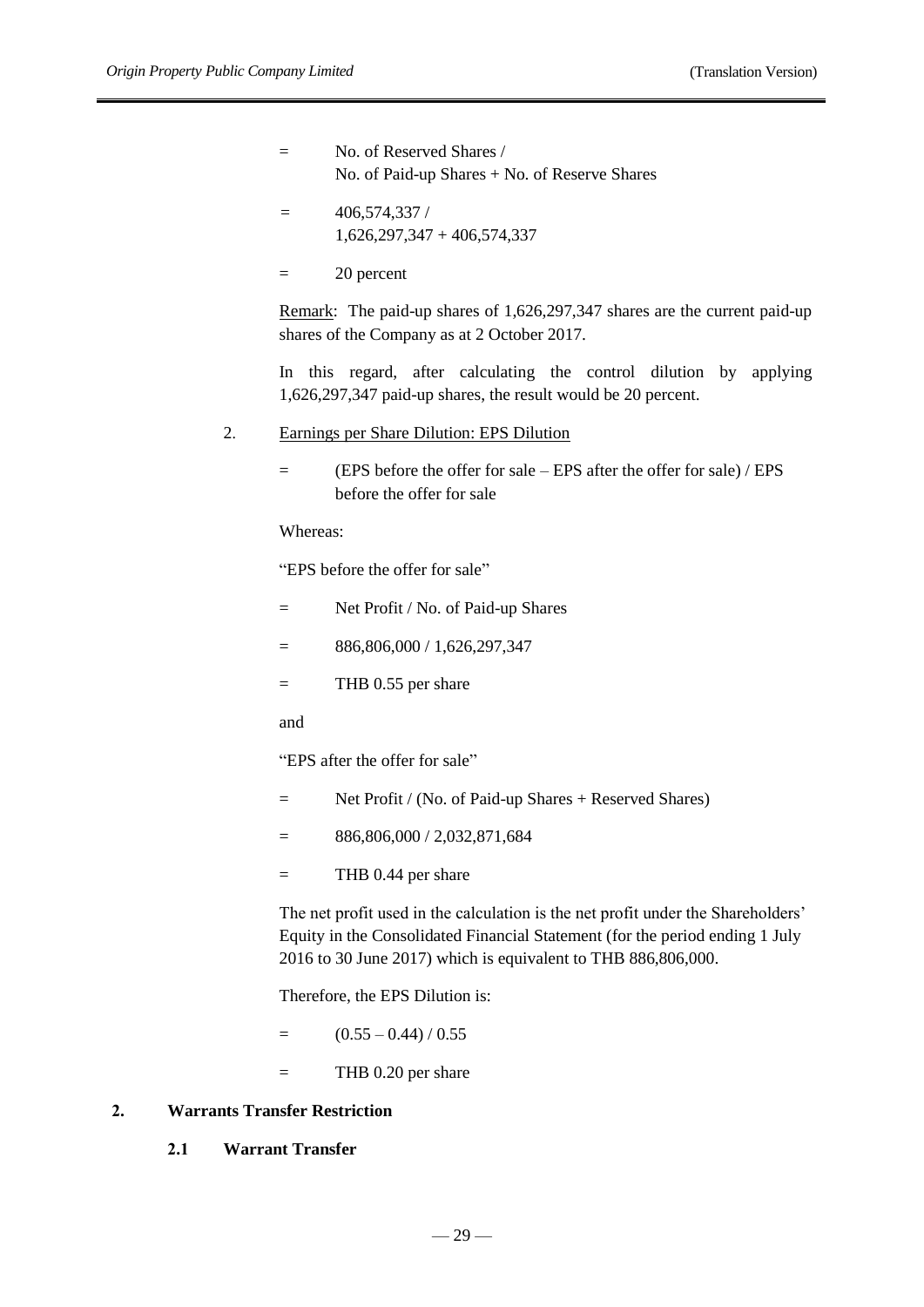The Company has no transferring restrictions of Warrants except for transfer of Warrants during the closing of the Warrants Register Book for preventing transfer of Warrants for the Last Exercise Date which the Company will close Warrants Register Book for 21 days prior to the Last Exercise Date. The SET will post an SP sign for 3 Business Days, or any period as determined by the SET, prior to the closing date of Register Book. (In case that the closing date falls on the SET's non-Business Day, the closing date shall be the last Business Day prior to such non-Business Day.)

# **2.2 Foreign individual/juristic persons**

The Company has restrictions on transferring of stocks caused by foreign holding limitation as indicated in the Company's Articles of Association with details as follows:

- 2.2.1 The company shall not issue new ordinary shares to foreign individual/juristic persons who exercise their warrants that cause the foreign limit to exceed 40 percent as indicated in the Company's Articles of Association
- 2.2.2 If Foreign Warrant Holders are unable to exercise their partial or total amount of Warrants as specified in the Exercise Notification Form because of the foreign limit mentioned above, the Warrant Holders can specify the Company to further manage one of the following alternatives:
	- a) The Company shall return the unexercised Warrants and money regarding the exercise price without interest to foreign Warrant Holders via registered mail to the address specified in the Exercise Notification Form within 14 Business Days after the Exercise Date.
	- b) Allow the Company to proceed and hold on to the Exercise Notification Forms, Warrants or the Certificates of Warrant and the remaining payments according to their exercise of rights to purchase the ordinary shares. Those unexercised Warrants and money shall be exercised whereas the foreign proportion does not exceed the foreign limit either partial or total.

However, the foreign Warrant Holders or the holders of the Certificates of Warrant must submit their intentions to allow the Company to proceed according to (a) or (b) as mentioned above, by stating their intentions in the Exercise Notification Form during the Exercise Notification Periods.

The Company shall permit to exercise partial or the total Warrants for the unexercised Warrants on the first day that the foreign limit is not in contradiction with the Company's Article of Association. However, if the number of unexercised Warrants exceeds the number of new ordinary shares to be exercised under the foreign limit indicated in the Company's Articles of Association; the Company shall exercise the unexercised Warrants of foreign Warrant Holders in sequence of the submission of the completed Exercise Notification Form. If the foreign Warrant Holders could not exercise their Warrants on the Last Exercise Date because of the foreign limit, those Warrants shall be expired and the foreign Warrant Holders do not have any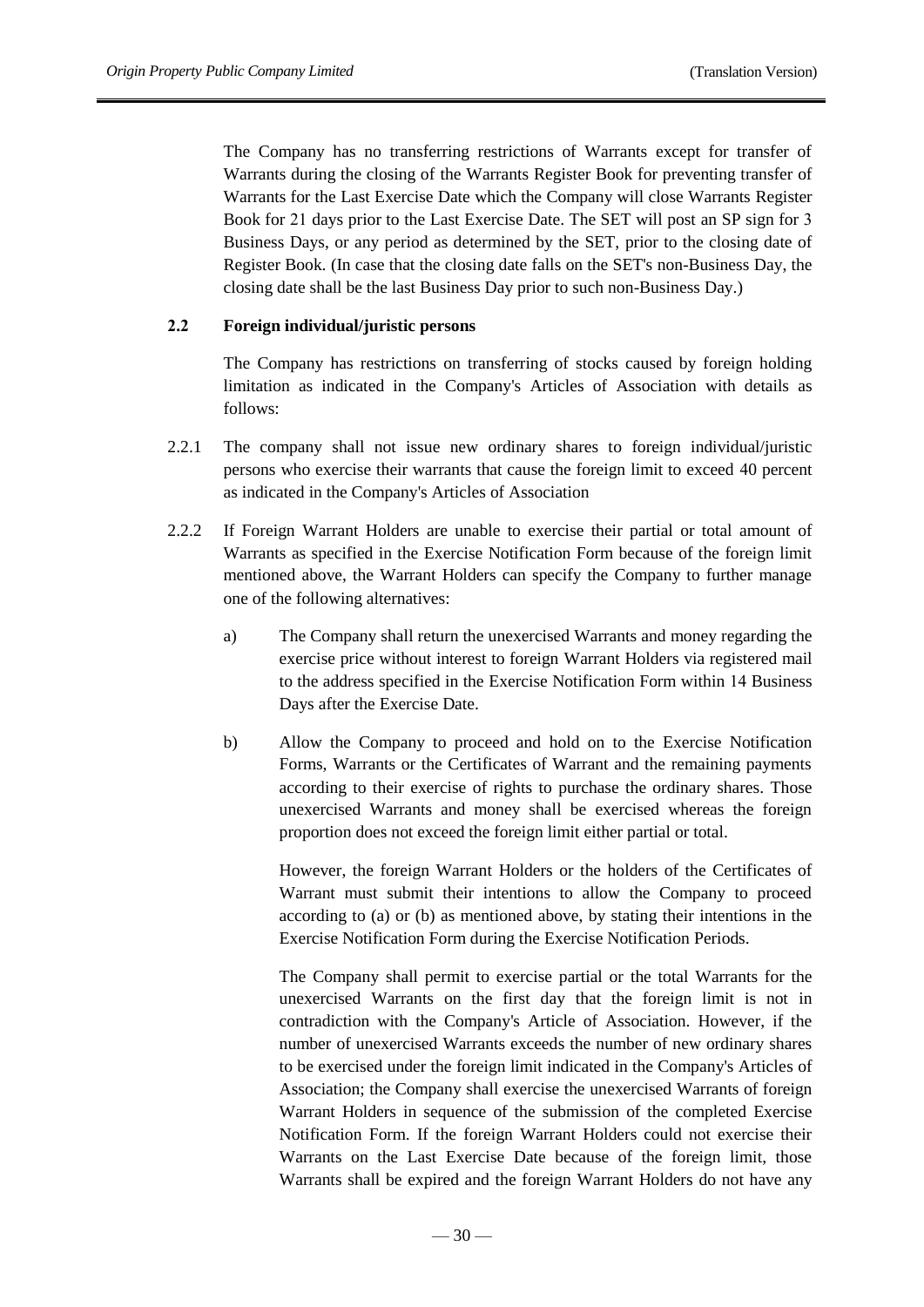rights to redeem any loss from the Company. Moreover, the Company shall not compensate any loss from unexercised Warrants.

c) The foreign Warrant Holders shall not be compensated in any forms by the Company if they could not exercise their warrants because of the foreign limit.

### **3. Delivery methods of Warrant Certificates**

#### **3.1 Delivery methods of Warrant Certificates**

The Company shall proceed to deliver the Warrant Certificates to the existing shareholders whose names appeared in the share Register Book as of May 29, 2014 as per following details:

- 3.1.1 If the existing shareholders have no securities trading account with the Securities Company or with TSD the Registrar shall deliver the Warrant Certificates, according to the numbers of Warrants allocated, via registered mail at the address indicated in the share Register Book within 15 Business Days after the Warrant issuance date. In this case, the existing shareholders, who have been allocated the Warrants, cannot sell the allocated Warrants in the SET until receiving the Warrants, which will be after the date that the Company's Warrants commence the trading in the SET.
- 3.1.2 Ifthe existing shareholders have securities trading accounts with the securities companies' TSD as the Registrar shall deposit the Warrants at Thailand Securities Depository Company Limited for depositors, and the TSD shall record the numbers of Warrants that the securities companies have deposited. At the same time, the securities companies will record the numbers of the Warrants that the existing shareholders who are allocated the Warrants have deposited. The securities companies will then issue the evidence of deposit to the shareholders within 7 Business Days from the Warrants Issuance Date. In this case, the existing shareholders who have been allocated the Warrants can sell their Warrants in the SET when the SET has approved the trading of Warrants in the SET. However, names of the existing shareholders who have been allocated the Warrants must be the same names as appeared in the securities trading accounts, where the shareholders who have been allocated want to deposit the Warrants. Otherwise, the Company reserves the right to issue Warrants to the shareholders who have been allocated the Warrants, as described in 3.1.1 instead.
- 3.1.3 Ifthe existing shareholders have securities trading accounts with TSD, account number 600, TSD as the Registrar shall deposit the Warrants at the TSD, and the TSD will record the numbers of allocated Warrants in the account of the issuer, account number 600. TSD will, then, issue the evidence of deposit to the existing shareholders who have been allocated the Warrants within 7 days after the Warrants Issuance Date. When the shareholders who have been allocated the Warrants want to sell their Warrants, they will need to withdraw the Warrants from the account number 600 as stated. In this regard, they need to contact securities companies, who may charge some fees as determined by TSD and/or by the securities companies. Hence, in this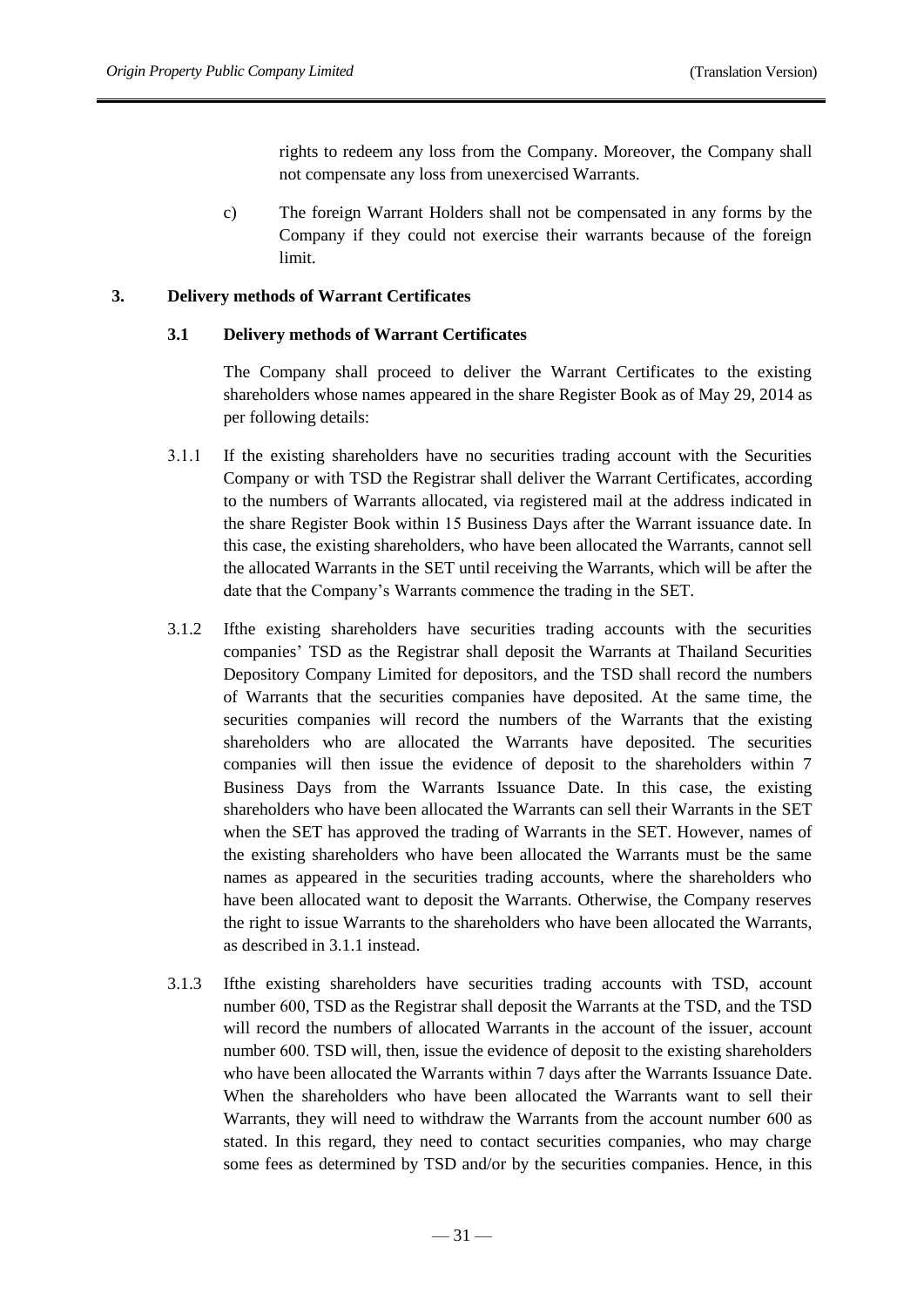case, the shareholders who have been allocated the Warrants can sell their Warrants in the SET soon after the SET has approved the trading of Warrants in the SET, and the shareholders who have been allocated the Warrants have proceeded to withdraw their Warrants from the account number 600 as mentioned earlier.

#### **3.2 Delivery of ordinary shares deriving from the exercise of Warrants**

In exercising the right of Warrants to purchase the Company's ordinary shares, the Warrant Holders can select one of the following cases for the Company to proceed

- 3.2.1 If the Warrant Holders wish to have the ordinary share certificates in their own names, TSD as the Registrar will proceed to deliver the share certificates, according to the number of Warrants that have been exercised to the Warrant Holders via registered mail. This registered mail will be sent to the addresses provided in the Warrant Register Book or Exercise Notification Form within 15 Business Days from the Exercise Date. In this case, the Warrant Holders who intend to exercise the rights to purchase the ordinary shares will not be able to sell their ordinary shares deriving from the exercises of the Warrants in the SET, until they have received the share certificates. In this case, it should be after the date that the ordinary shares are allowed to be traded in the SET.
- 3.2.2 If the Warrant Holders who have been allocated the ordinary shares, do not want to receive the shares certificates, but intend to use the service of TSD instead, in which they intend to deposit their ordinary shares in the account of TSD, where the Warrant Holders have their trading accounts with. In this case, TSD will proceed to deposit the ordinary shares deriving from the exercises of Warrants with "Thailand Securities Depository Company Limited on behalf of the depositors", and TSD will record the number of ordinary shares that the securities companies have deposited. At the same time, the securities companies will also record the number of the ordinary shares that they have deposited, and will issue evidences of the deposit to the subscribers who have been allocated the shares within 7 Business Days from the last day of the Exercise Date. In this case, the Warrant Holders who have been allocated the ordinary shares will be able to sell their ordinary shares resulting from the exercise of rights immediately in the SET, soon after the SET has approved the trading of those ordinary shares in the SET. In case that the Warrant Holders, who have exercised their rights to purchase ordinary shares, decide to let the Company proceed according to 3.2.2, it is required that names of the Warrant Holders have to be the same as appear in the securities trading accounts in which the Warrant Holders intend to deposit their ordinary shares. Otherwise, the Company reserves the right to issue share certificates for the Warrant Holders who have been allocated the shares, as described in 3.2.1 instead.
- 3.2.3 If the Warrant Holders, who have been allocated the shares, do not want to receive the share certificate, but intend to use the service of TSD, by depositing the ordinary shares in the account of TSD, account number 600. In this case, the Company will proceed to deposit the ordinary shares, deriving from the exercise of the Warrants, at TSD. For this, TSD will record the same number of ordinary shares as have been allocated in the account of TSD, account number 600, and will issue evidence of the